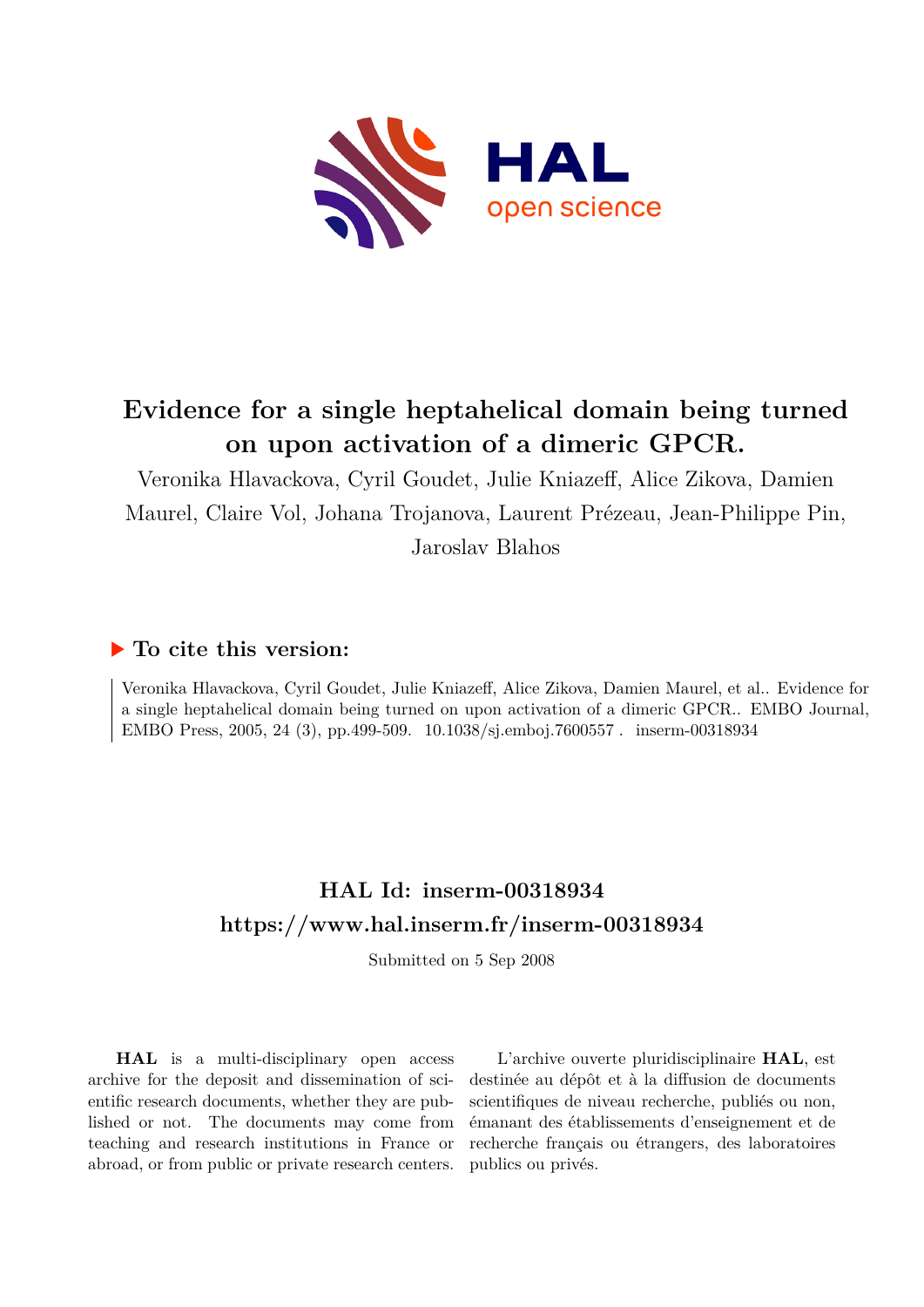## **Evidence for a single heptahelical domain being turned on upon activation of a dimeric GPCR**

Veronika Hlavackova<sup>1,2,\*</sup>, Cyril Goudet<sup>2,\*</sup>, Julie Kniazeff<sup>2</sup>, Alice Zikova<sup>1</sup>, Damien Maurel<sup>2,3</sup>, Claire Vol<sup>2</sup>, Johana Trojanova<sup>1</sup>, Laurent Prézeau<sup>2</sup>, Jean-Philippe Pin<sup>2,4,#</sup> and Jaroslav Blahos<sup>1,4,#</sup>

1 Department of Molecular Pharmacology, Institute of Experimental Medicine, Czech Academy of Science, Videnska 1083, 142 20 Prague 4, Czech Republic

2 Department of Molecular Pharmacology, Laboratory of Functional Genomic, CNRS unité propre de Recherche 2580, 141 rue de la Cardonille, F-34094 Montpellier Cedex 5, France.

3 Cis Bio International, Bagnols-sur-Cèze, France.

4 co-last authors

\* These authors contributed equaly to this work

#: corresponding authors:

| jppin@ccipe.cnrs.fr         | blahos@seznam.cz           |
|-----------------------------|----------------------------|
| phone: $+33\,467\,14\,2988$ | phone: $+420$ 2 96 44 2725 |
| fax: $+33$ 467 54 2432      | fax: $+420$ 2 96 44 2109   |

**Running title:** Asymmetric functioning of dimeric mGlu heptahelical domains

Title: 91 characters Abstract: 176 words Total number of characters including spaces: 54646

#### **Abbreviations**

GABA, <sup>γ</sup>-aminobutyric acid; mGlu, metabotropic glutamate; GPCR, G-protein coupled receptors; i3 loop, third intracellular loop; PLC, Phospholipase C; HEK 293 cells, human embryonic kidney cells; IP, inositol phosphates; HD: heptahelical domain; VFT: Venus Flytrap domain; mGlu: metabotropic glutamate; MPEP: 2-methyl-6- (phenylethynyl)pyridine.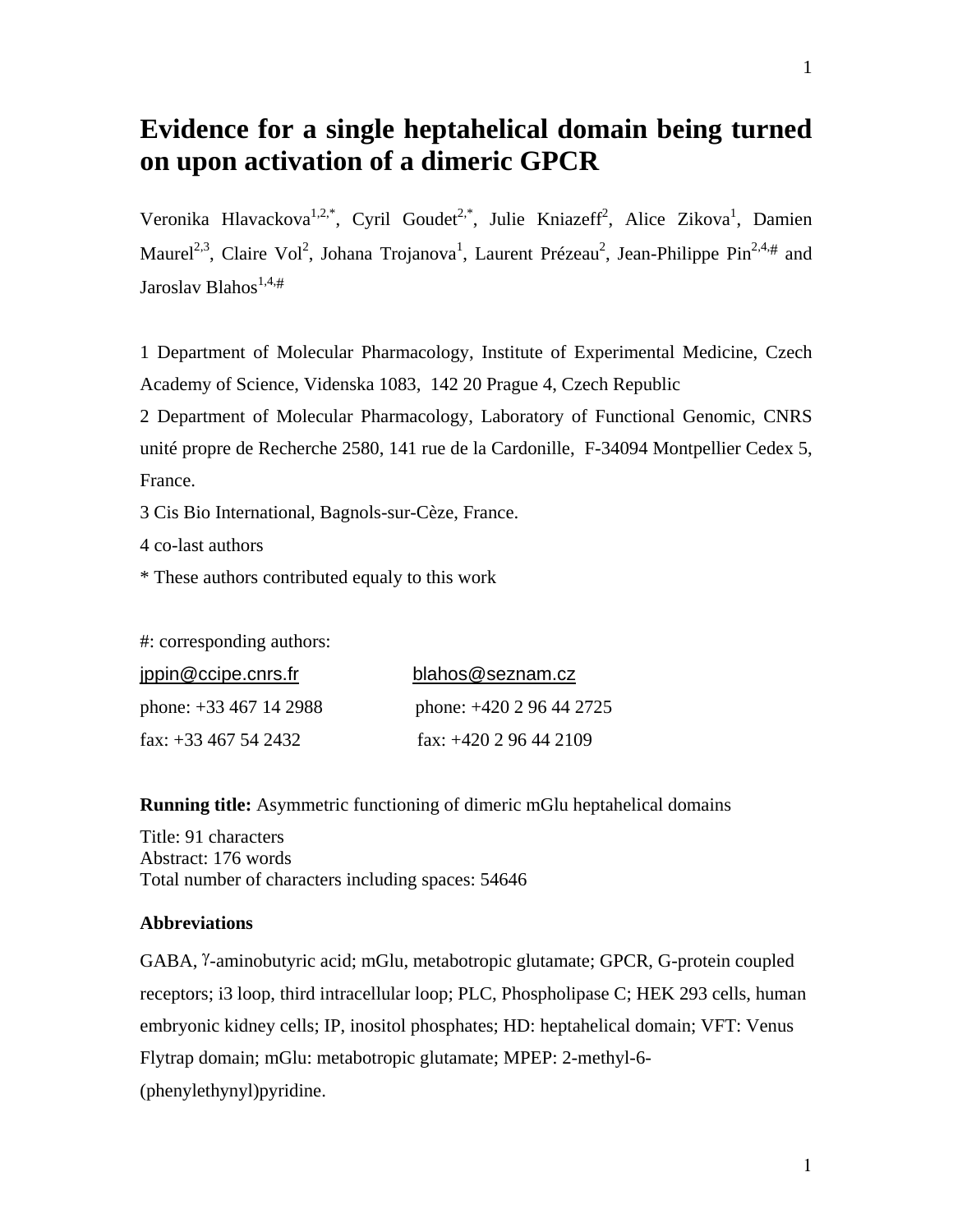#### **Abstract**

GPCRs have been shown to form dimers, but the relevance of this phenomenon in Gprotein activation is not known. Among the large GPCR family, metabotropic glutamate (mGlu) receptors are constitutive dimers. Here we examined whether both heptahelical domains (HDs) are turned on upon full receptor activation. To that aim, we measured Gprotein coupling efficacy of dimeric mGlu receptors in which one subunit bears specific mutations. We show that a mutation in the i3 loop known to prevent G-protein activation in a single subunit, decreases coupling efficacy. However, when a single HD is blocked in its inactive state using an inverse agonist, MPEP, no decrease in receptor activity is observed. Interestingly, in a receptor dimer in which the subunit that binds MPEP is mutated in its i3 loop, MPEP enhances agonist-induced activity, reflecting a "better" activation of the adjacent HD. These data are consistent with a model in which a single HD is turned on upon activation of such homodimeric receptors and raise important issues in deciphering the functional role of GPCR dimer formation for G-protein activation.

**Key words:** metabotropic glutamate receptors – G-protein coupling – allostery – receptor activation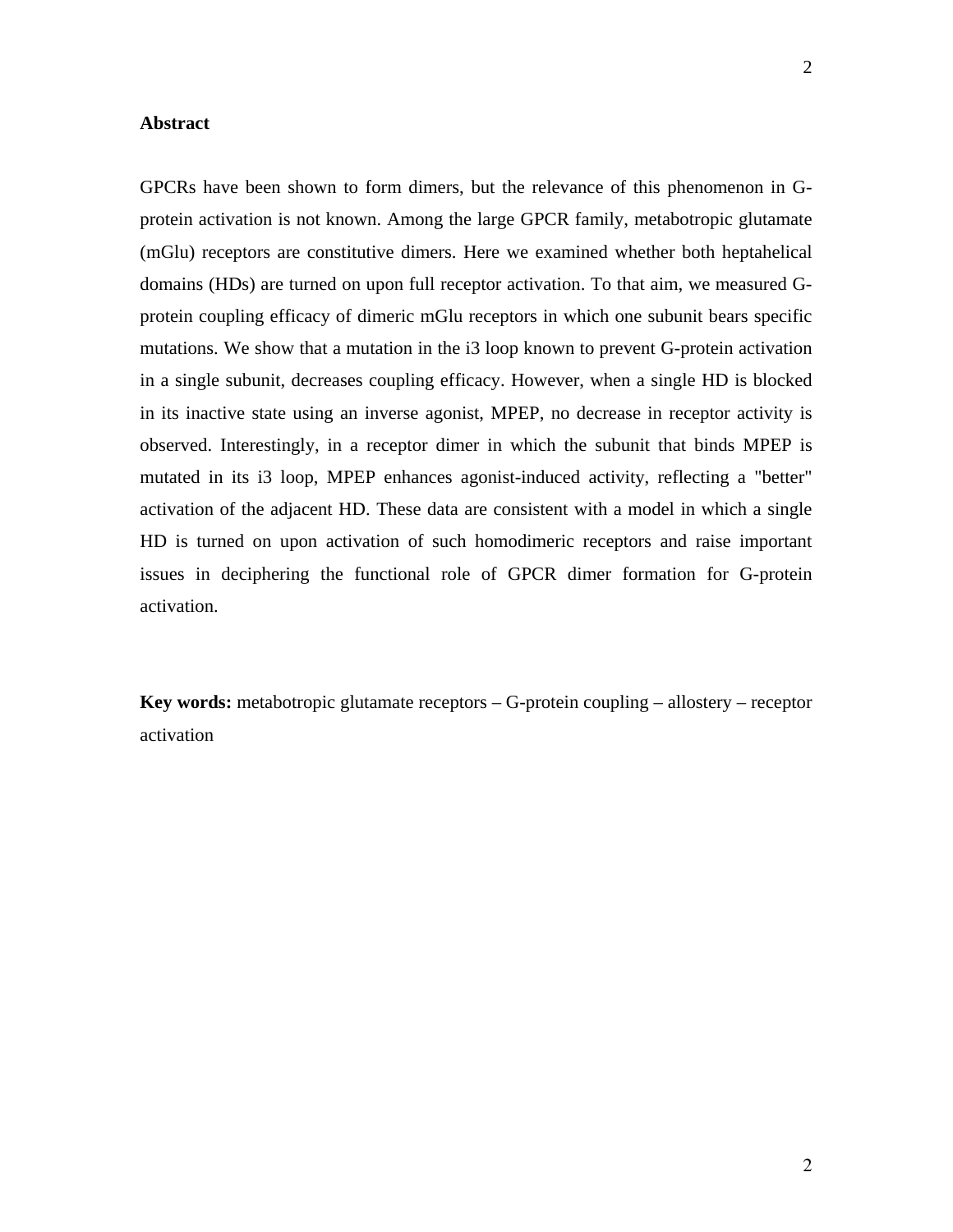#### **Introduction**

G-protein coupled receptors (GPCRs) are major players in cell-cell communication (Bockaert and Pin, 1999). These receptors are encoded by more than one percent of the mammalian genes and are the target of about 50% of the drugs on the market. Although our knowledge of their activation mechanism, as well as of the various processes involved in their regulation, has expanded extensively within the last ten years, it is still unclear how these receptors stimulate the GDP-GTP exchange in heterotrimeric G-proteins. For many years it was assumed that GPCRs are monomers, one receptor molecule being activated by a single ligand and activating one heterotrimeric G-protein. However, recent studies revealed that these receptors can form dimers or higher ordered oligomers, but the functional significance of this phenomena remains unclear (Bouvier, 2001; Chabre et al., 2003; Fotiadis et al., 2003; Kühn, 1984; Salahpour et al., 2000). Some authors propose a dimer of GPCRs is required for G-protein activation (Baneres and Parello, 2003; Liang et al., 2003), but monomeric rhodopsins are capable of activating transducin (Jastrzebska et al., 2004; Kühn, 1984). This raises the question of whether both subunits in a dimeric receptor have to be turned on to activate a G-protein.

 Several classes of GPCRs have been defined based on their sequence similarity (Bockaert and Pin, 1999; Fredriksson et al., 2003; Kolakowski, 1994). Whereas the rhodopsin-like receptors constitute the most abundant class (class A), the secretin-like and metabotropic glutamate-like receptors constitute smaller classes (B and C, respectively). Class C includes receptors for the two major neurotransmitters, glutamate and GABA, as well as the  $Ca^{2+}$ -sensing and some taste and pheromone receptors (Pin et al., 2003). Most of these class C GPCRs are constitutive dimers, with the two subunits being covalently linked by a disulfide bridge (Pin and Acher, 2002; Romano et al., 1996; Tsuji et al., 2000). This has been firmly demonstrated for the mGlu and  $Ca^{2+}$ -sensing receptors, and is likely the case for the taste and pheromone receptors, but not for the GABAB receptor (Pin et al., 2003). However, the latter is an obligatory heterodimer composed of the  $GABA_{B1}$  and  $GABA_{B2}$  subunits stabilized by an intracellular coiled-coil interaction (Calver et al., 2001). Such receptors therefore constitute an excellent model to examine the specific role of the two subunits in G-protein activation.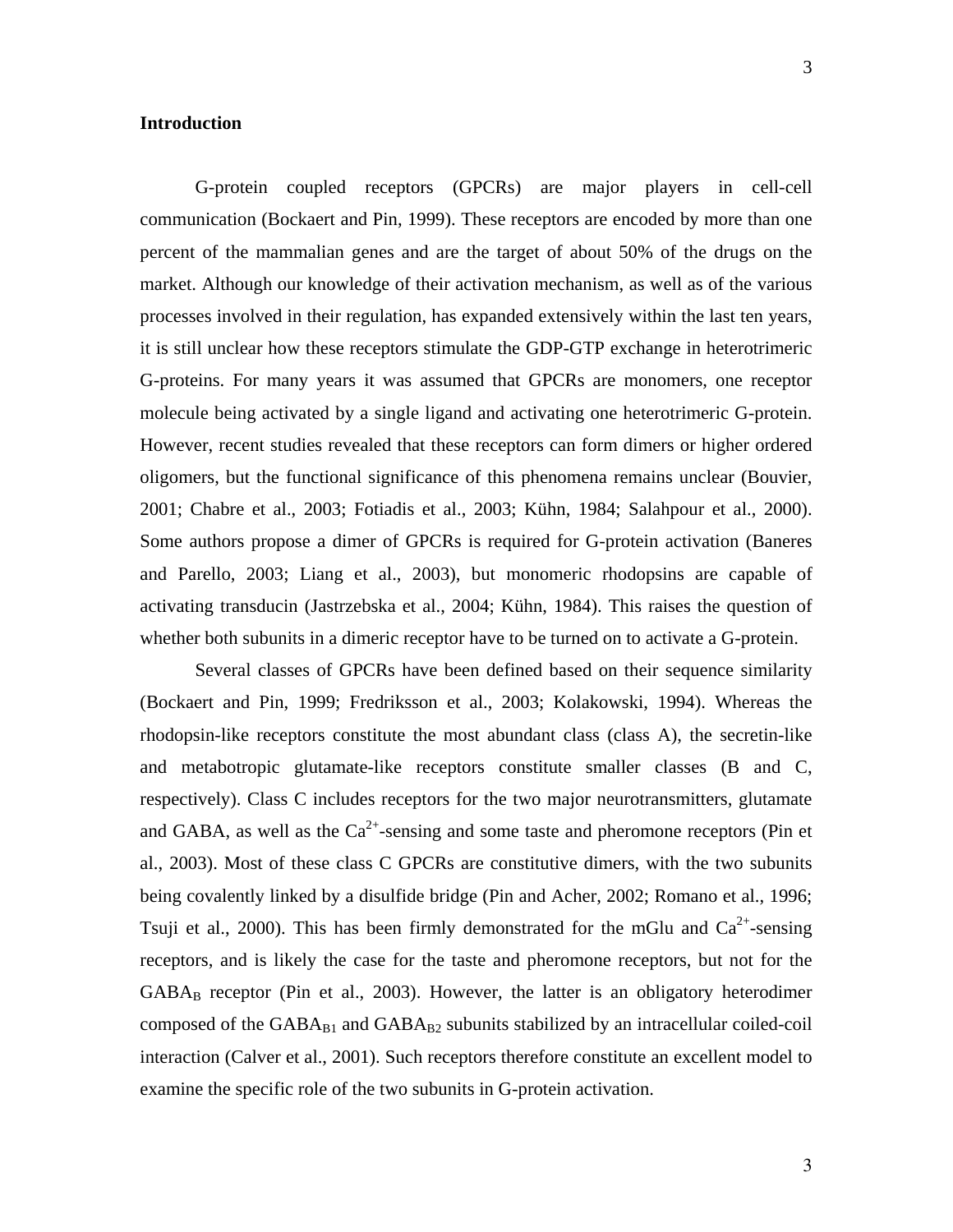In addition to the heptahelical domain (HD), which is typical for all GPCRs, class C receptors possess a large extracellular domain consisting of a Venus Flytrap domain (VFT). Biochemical and structural studies further demonstrate direct interaction between the two VFTs in these dimeric receptors (Kunishima et al., 2000; Liu et al., 2004; Tsuji et al., 2000). Structural as well as functional analysis indicate that a important change in the relative orientation of the two VFTs resulting from their closure upon agonist binding is a necessary step for receptor activation (Bessis et al., 2002; Kniazeff et al., 2004b; Kunishima et al., 2000; Tsuchiya et al., 2002). As such, the dimeric nature of these receptors appears crucial for the intramolecular transduction – i.e. transfer of information from the VFT to the HD.

 Despite these differences, HDs of class A and class C GPCRs likely function in a similar manner (Binet et al., 2004; Goudet et al., 2004). Of interest, non-competitive antagonists that bind in the HD have been identified for class C GPCRs (Carroll et al., 2001; Knoflach et al., 2001; Pagano et al., 2000). As observed for class A antagonists, most of these compounds stabilize the inactive state, as demonstrated by their inverse agonist activity both on full-length receptors (Carroll et al., 2001; Pagano et al., 2000) and receptors deleted of their VFT (Goudet et al., 2004).

In the present study, we examined whether a single or two HDs have to be turned on per mGlu1 receptor dimer for full activity. To that aim we used a system that allows the functional expression of mGlu1 dimeric receptors composed of two well defined subunits, each bearing specific mutations. Our data indicate that binding of a single inverse agonist per dimer does not affect receptor activity. This is in contrast to the decreased G-protein coupling efficacy observed when a mutation is introduced in the i3 loop of a single subunit. These, plus other data are consistent with a model in which a single HD is turned on upon activation of such a dimeric receptor.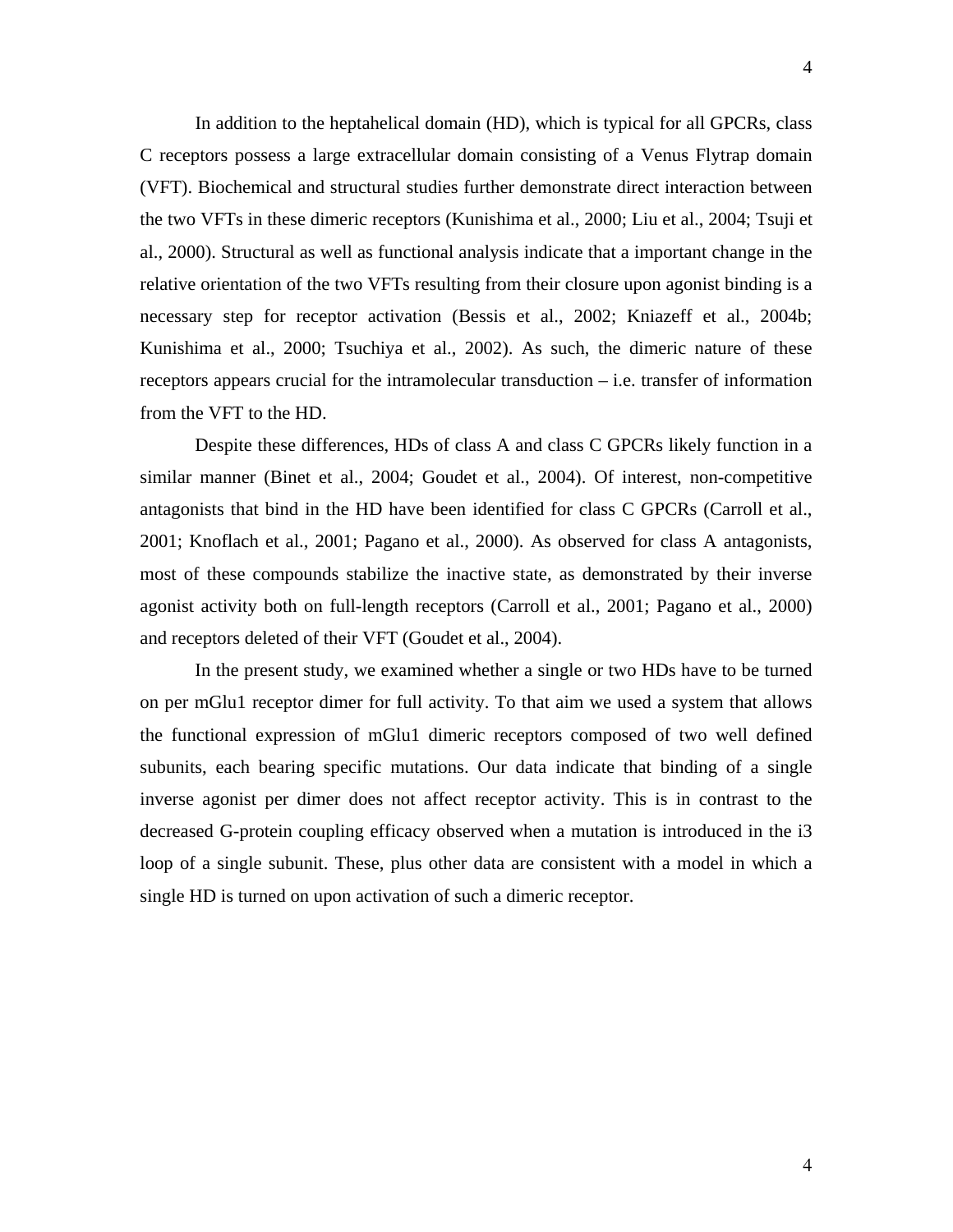#### **RESULTS**

#### *Generation of "heterodimeric" mGlu1 receptors***.**

In order to analyze the role of each subunit in the activation process of homodimeric mGlu receptors, one need to have access to receptors in which engineered mutations are carried by a single subunit only. To that aim, we used the quality control system of the heterodimeric  $GABA_B$  receptor. In this receptor dimer, the GB1 subunit does not reach the cell surface alone due to the presence of an ER retention signal (RSRR) in its C-terminal intracellular tail. This signal is masked when associated with the C-terminal tail of GB2 (Couve et al., 1998; Margeta-Mitrovic et al., 2000; Pagano et al., 2001). Accordingly, two chimeric mGlu1 receptors called R1c1 and R1c2 were created by replacing the mGlu1 C-terminal tail by that of GB1 and GB2 subunits, respectively. As expected, R1c1 does not reach the cell surface alone (Fig. 1), whereas it does if the ER retention signal RSRR is mutated into ASAR (data not shown). As observed with the  $GABA_B$  receptor, the C-terminal tail of  $GB2$  in R1c2 did not prevent this receptor from reaching the cell surface alone, but allowed R1c1 to be targeted to the surface (Fig. 1).

#### *Heterodimers R1c1:R1c2 reach the cell surface*

 In order to firmly demonstrate R1c1:R1c2 heterodimers exist at the cell surface, TR-FRET experiments were performed with an anti-HA antibody labeled with the donor fluorophore EuCryptate, and an anti-myc antibody labeled with the acceptor fluorophore Alexa647. As shown in Fig. 2a, a large FRET signal was detected in cells expressing HA-R1c1 and myc-R1c2, as well as in cells expressing both HA-GB1 and myc-GB2. Such a signal was not observed after mixing cells expressing HA-R1c1 and cells expressing myc-R1c2, and only a small signal was obtained in cells co-expressing HA-R1c2 and the myc-tagged V2 vasopressin receptor (Fig. 2a) despite a similar expression level of each partner at the cell surface (Fig. 2b,c). Moreover, the FRET signal was directly proportional to the amount of HA-tagged subunit expressed at the cell surface (Fig. 2e).

These data do not exclude the possibility that myc-R1c2 allows targeting of preformed HA-R1c1 homodimers to the cell surface. This is unlikely the case since the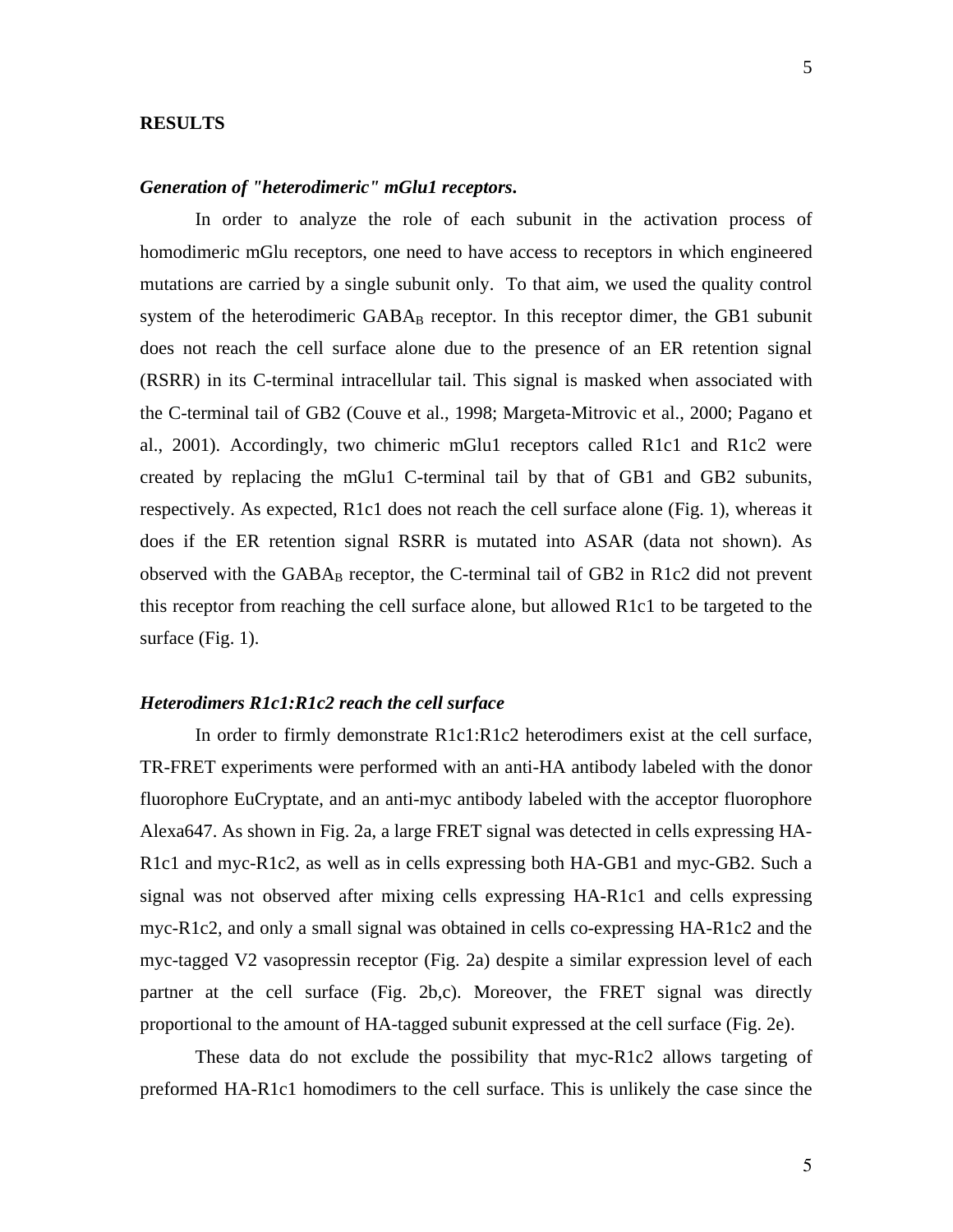FRET signal detected between HA epitopes in cells expressing HA-R1c1 and myc-R1c2 remains low. It is indeed similar to that measured in cells expressing HA-GB1 and myc-GB2 (Fig. 2a and e) and thus, likely results from an over-expression of the receptors (Maurel et al., 2004). In contrast, a clear signal was detected between HA epitopes in cells expressing HA-R1c2 only, demonstrating that homodimers of HA-mGlu1 can be identified using this method (Fig. 2d).

The proportion of both populations of dimers (R1c1:R1c2 heterodimers and R1c2 homodimers) at the cell surface was further examined by quantifying the expression level of the subunits using ELISA on intact cells. Anti-HA antibody was used to detect either a single or both subunits. Our data revealed that the amount of R1c1 at the cell surface is more than one third of the total amount of subunits (Fig. 3). According to these data, we estimated that  $72 \pm 3$  % (n=6) of the receptors corresponded to the R1c1:R1c2 combination when an equal amount of plasmid encoding each subunit was used for transfection. This proportion can be increased by augmenting the proportion of plasmid encoding R1c1 (data not shown).

#### *Functional expression of R1c1 and R1c2 chimeras*

 In cells expressing R1c1, no quisqualate response could be measured due to the retention of this subunit in the ER (Fig. 4). However, the presence of the C-terminal tail of GB1 in R1c1 does not prevent coupling of this receptor to G-protein, as indicated by the normal functioning of the equivalent chimera in which the ER retention signal RSRR is mutated into  $ASAR$  ( $R1c1<sub>ASA</sub>$ , Fig. 4). Similarly, replacement of the C-terminal tail of mGlu1 by that of GB2 did not prevent activation of PLC (Fig. 4). However, a clear decrease in the maximal effect of quisqualate was observed with either  $R1c1<sub>ASA</sub>$  or  $R1c2$ even though care was taken to have a similar level of expression of each at the cell surface, as quantified using ELISA. This suggests that the C-terminal tail of either GB1 or GB2 decreases coupling efficacy of the mGlu1 receptor. Regardless, it is important to note that the C-terminal tails of GB1 and GB2 similarly affect the coupling efficacy of the chimeric receptors.

#### *Co-expression of the R1c1 and R1c2 chimeras results in functional heterodimers*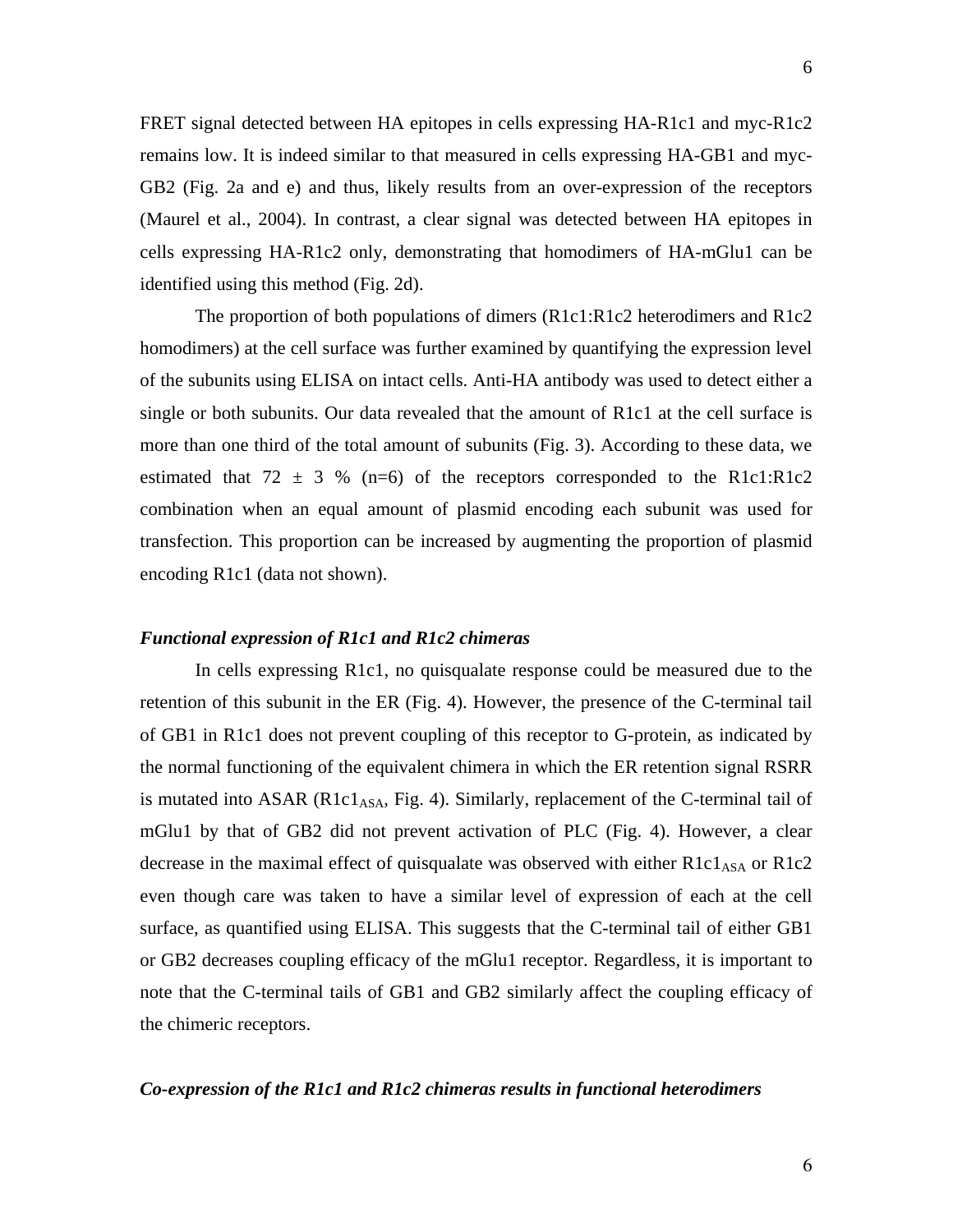When both R1c1 and R1c2 were co-expressed in the same cells, a clear activation of PLC by quisqualate was observed (Fig. 4). In order to firmly demonstrate that the R1c1:R1c2 heterodimer was functional, a point mutation was introduced into the i3 loop of R1c2 (R1Xc2). This mutation (F781P) is known to suppress the ability of mGlu1 receptor to activate PLC and adenylyl cyclase (Francesconi and Duvoisin, 1998). Mutation of the equivalent residue in the  $Ca^{2+}$ -sensing receptor to Ala also suppresses coupling (Chang et al., 2000). As shown in Fig. 4, when expressed alone R1Xc2 did not activate PLC as measured either by IP production or  $Ca^{2+}$  release though it was correctly targeted to the cell surface (data not shown). When R1c1 and R1Xc2 were co-expressed in the same cells, a clear response was observed. Since no response is expected from the R1c1 and R1Xc2 homodimers, this demonstrates a functional coupling of the R1c1:R1Xc2 heterodimer.

In cells expressing R1c1 and R1Xc2, the maximal effect was about one third of that measured in cells expressing R1c1 and R1c2 for a similar expression level of these constructs at the cell surface. The same is true with other similar combinations of subunits as long as the c2 version is mutated in the i3 loop (Fig. 5). Although the absence of functional R1c2 homodimer may explain part of this decrease, only a 30% decrease would be expected since 30% of the receptors are R1c2 homodimers, as described above. The larger decrease observed suggests that the R1c1:R1Xc2 heterodimer is not as efficient as the control combination in activating PLC. Accordingly, this suggests that both HDs must be able to activate G-proteins to obtain a full receptor activity.

## *A single non-competitive antagonist does not inhibit activation of dimeric mGlu receptors*

 In order to examine whether one or both HDs must reach its active state for dimeric receptor activation of G-proteins, we created a mutant mGlu1 receptor sensitive to the mGlu5 selective non-competitive inverse agonist MPEP, as described by others (Pagano et al., 2000). This mutant, named R1M, displays an agonist-induced activity similar to that of the control receptor (Fig. 5). However, in contrast to the wild-type receptor, R1M was fully antagonized by MPEP ( $IC_{50}$  of 3.7 $\pm$  1.3  $\mu$ M). Of interest, the mGlu1 selective non-competitive inverse agonist BAY 36-7620 is still able to antagonize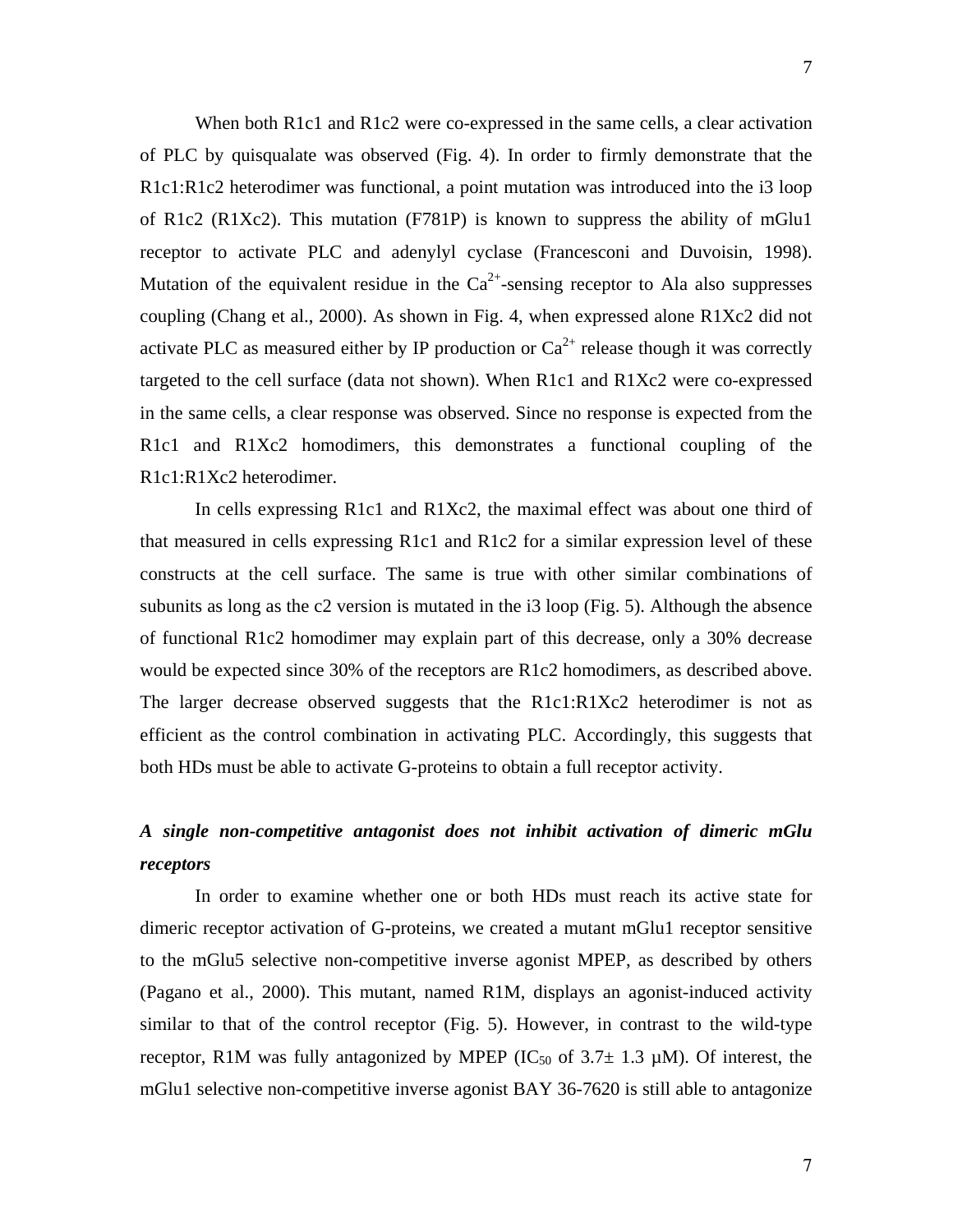the mutated R1M receptor. The combination R1Mc1:R1Mc2 was also inhibited by MPEP with a similar  $IC_{50}$  (3.4  $\pm$  1.4  $\mu$ M) (Fig. 7 and 8).

 Next, we examined the effect of MPEP on receptor combinations in which a single subunit was sensitive to MPEP (R1Mc1:R1c2, and R1c1:R1Mc2). As shown in Fig. 7, no inhibition by MPEP was observed in cells expressing both R1Mc1 and R1c2 although BAY 36-7620, which can bind both subunits, was able to fully block the response. When the MPEP site is included in the R1c2 subunit, MPEP inhibits 20% of the agonist-mediated response. This inhibition likely represents the component of the response mediated by the R1Mc2 homodimers, consistent with the heterodimer not being sensitive to MPEP.

To futher confirm that MPEP has no antagonist activity on receptor dimers possessing a single MPEP site, we performed additional experiments with dimer combinations made of R1c1 and a R1c2 subunit that does not form a functional receptor alone (R1Bc2) (Fig. 9). The latter possesses two mutations in the agonist binding site (Y236A and D318A). As show in Fig. 9, under such condition, only the R1c1:R1Bc2 heterodimer is functional, allowing the clear analysis of the effect of MPEP in such receptor dimer possessing a single site in either one subunit. As shown in Fig. 9, whether the MPEP site is introduced in R1Bc2 or in R1c1, the effect of quisqualate is not affected by MPEP. Only when both subunits possess the MPEP site can MPEP act as an antagonist. Although these data indicate that the presence of a single MPEP site per dimer is not sufficient to allow this inverse agonist to inhibit receptor activity, it is important to know whether or not MPEP binds in such a site and inhibits activation of this subunit.

#### *MPEP fully antagonizes the R1Mc1:R1Xc2 combination*

To verify that MPEP can still bind a receptor dimer possessing a single site, binding experiments could be performed. However, the only commercially available radioligand for the MPEP site is  $[{}^{3}H]$ -MPEP. Unfortunately, the affinity of MPEP for the mutated R1M subunit  $(3 \mu M)$  is too low to expect any significant binding with this radioligand. As an alternative, we examined the effect of MPEP on a receptor dimer in which one subunit was unable to activate G-proteins, and the other contained an MPEP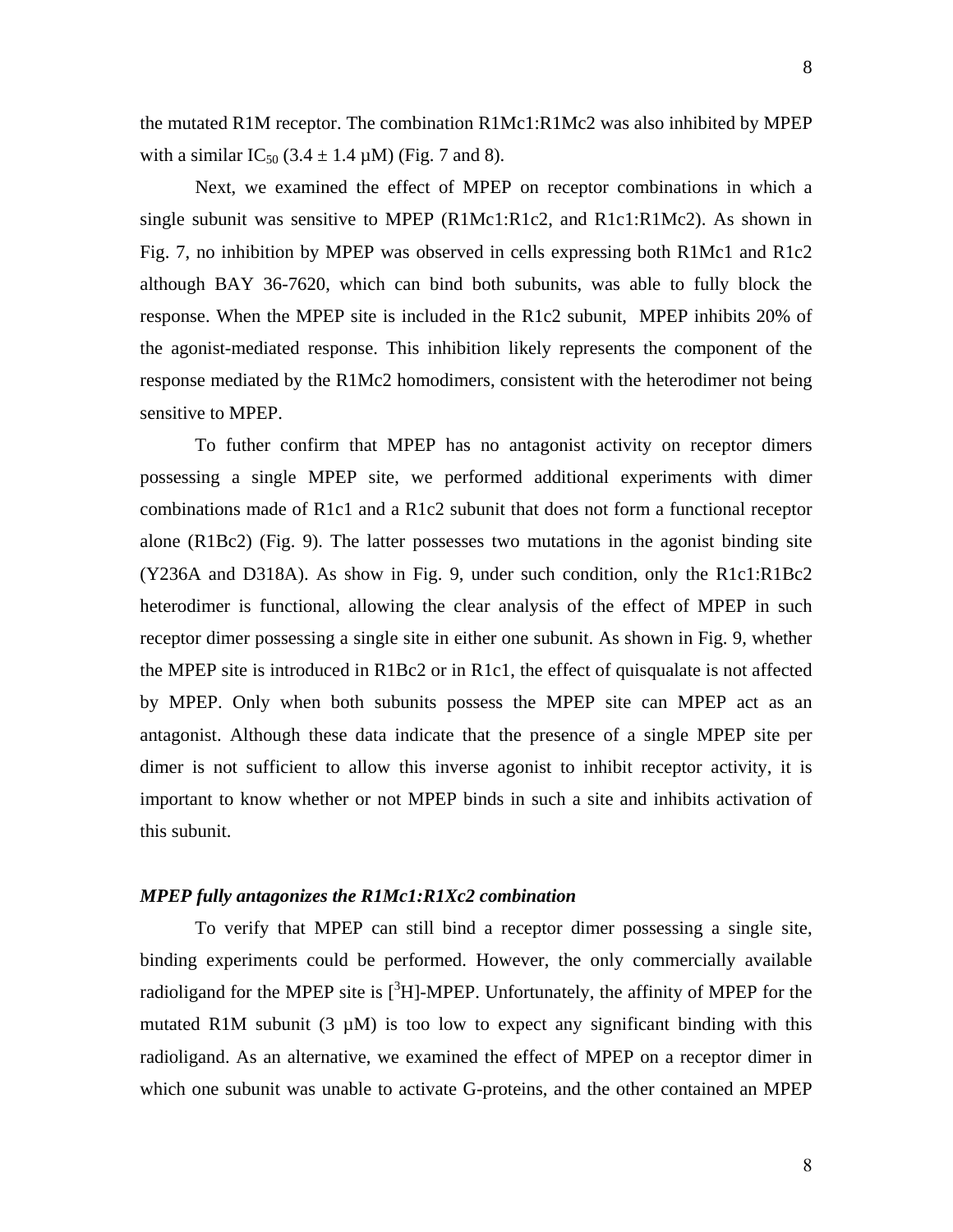site (R1Mc1:R1Xc2). Such a receptor combination is supposed to have the same ability as the R1Mc1:R1c2 combination to bind MPEP. Moreover, because the only functional HD is the one that possesses the MPEP site, we will be able to examine whether or not MPEP can stabilize it in an inactive state. As shown in Fig. 7, MPEP fully inhibited activation of this receptor combination with an  $IC_{50}$  (1.9 $\pm$ 0.2  $\mu$ M; n=4) and a hill coefficient (1.24  $\pm$  0.25; n=4) similar to those measured with the combination containing two MPEP sites per dimer (IC<sub>50</sub> = 2.3±0.4  $\mu$ M; nH = 1.16±0.21; n=4)(Fig. 7 and 8). This demonstrates that MPEP can indeed bind a receptor dimer containing a single MPEP site, and can stabilize the occupied HD in its inactive state. These data also suggest there is no cooperativity for the MPEP binding in such dimeric receptors. Importantly, these data suggest that for receptor combinations in which one HD is maintained in its inactive state with MPEP, the associated subunit is able to generate the full response of the receptor.

#### *MPEP enhances agonist activity at R1c1:R1MXc2 combination*

The effect of intracellular loop mutations indicated that both HDs in a receptor dimer can potentially activate G-proteins. The above results suggest that stabilizing a single HD in an inactive state with an inverse agonist has no effect on the coupling efficacy of a receptor dimer. Taken together, these data suggest that stabilizing one HD in its inactive state favors coupling by the associated subunit.

To directly test this possibility, we examined the effect of MPEP on a receptor dimer in which one HD is wild-type, and the other possesses the MPEP site and is impaired in its ability to activate G-proteins. If the above proposal is correct, then MPEP binding in one subunit should favor receptor activity mediated exclusively by the second subunit. We therefore co-expressed R1c1 that contains a wild-type HD with R1MXc2 that has both an MPEP site and a mutation in the i3 loop. Note that when these subunits are co-expressed, only the R1c1:R1MXc2 combination is functional, since the other receptor combination reaching the cell surface, R1MXc2 homodimer is not functional. As expected according to the above proposal, MPEP was found to enhance the effect of quisqualate in a dose dependent manner (Fig. 10). This further suggests that preventing the HD of the R1MXc2 subunit to reach its active state, facilitates G-protein activation by the associated subunit.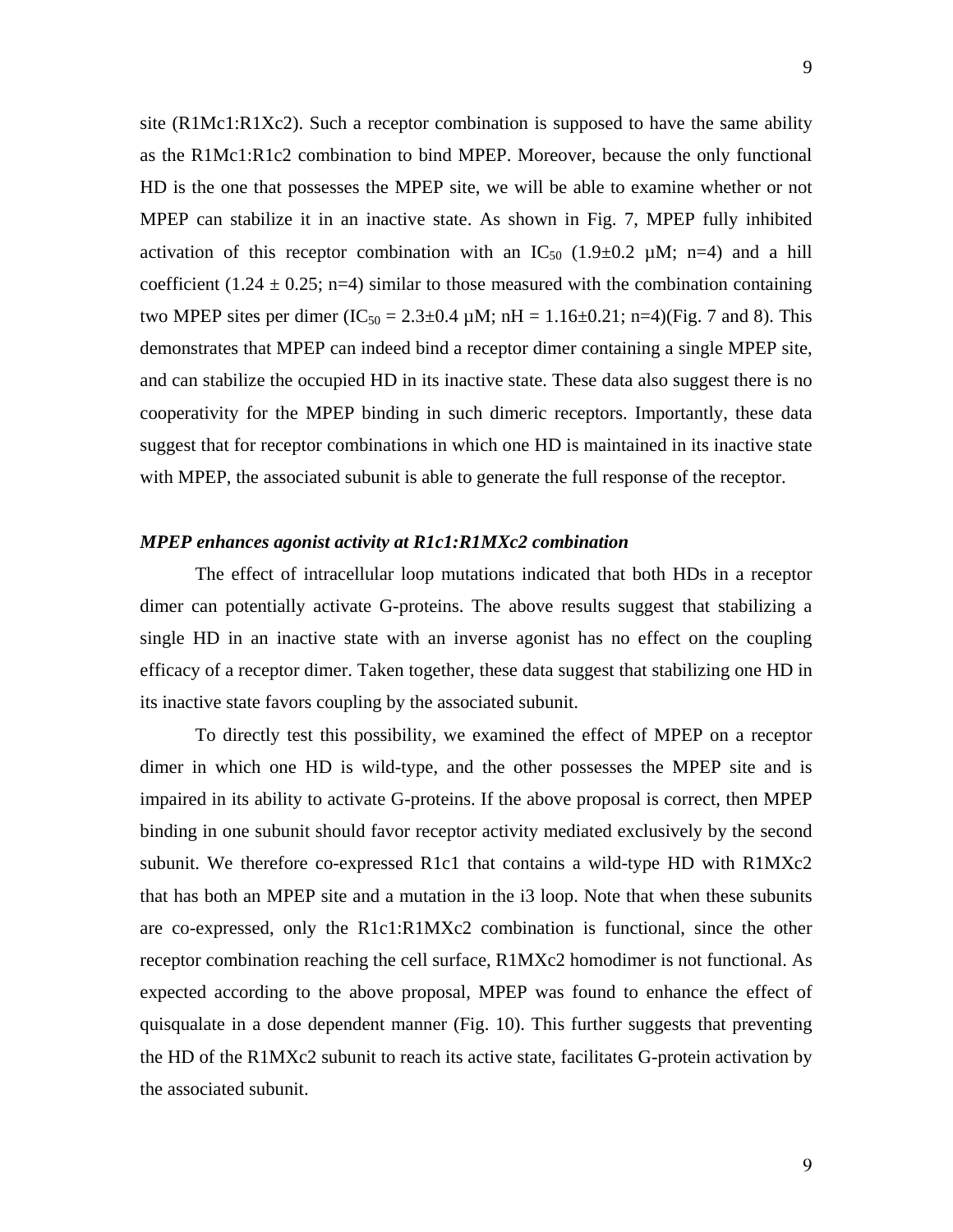#### **Discussion**

In the present study we examined whether one or both HDs in a dimeric mGlu1 receptor are turned on during receptor activation. To that aim we applied the quality control system of the  $GABA_B$  receptor to control the formation of dimeric mGlu1 receptors composed of wild-type or differentially mutated subunits. Then we examined the effect of the non-competitive mGlu5 antagonist MPEP on mGlu1 receptor combinations in which a single subunit is made sensitive to MPEP.

#### **Either HDs in homodimeric mGlu receptors can activate G-proteins**

We show that mGlu1 receptor dimers in which one HD is impaired in its ability to activate G-proteins are still able to activate PLC. This is nicely illustrated when the i3 loop of R1c2 is mutated (R1Xc2). Indeed, in cells co-expressing this subunit and the R1c1, the R1Xc2 homodimers that are at the cell surface are not functional, such that the measured response can only be generated by the heterodimer in which a single HD is functional. This illustrates that a single HD able to couple to G-protein is sufficient to get a functional dimeric receptor. This is consistent with the finding that the GB2 HD is crucial for G-protein activation by the heterodimeric  $GABA_B$  receptor. Indeed, a  $GABA_B$ receptor bearing a single mutation in the i2 or i3 loop of GB2 HD does not activate Gproteins, whereas the equivalent mutation in GB1 HD has a minor effect (Duthey et al., 2002; Robbins et al., 2001).

Although receptor dimers with one subunit mutated in the i3 loop is functional, a large decrease in the maximal response is observed, even when care was taken to control cell surface density of receptors. Indeed, this decrease is larger (about 60%) than that expected from the loss of function of R1Xc2 homodimers which represent less than 30% of the total number of dimers at the cell surface. This suggests that the R1c1:R1Xc2 heterodimer is less efficient in activating G-proteins than the control R1c1:R1c2 heterodimer. Accordingly, either HDs can activate a G-protein in mGlu dimers. This is reminiscent of our observation that in a  $GABA_B$  receptor combination in which both subunits possess a GB2 HD, either HD can activate G-proteins (Havlickova et al., 2002). This is also consistent with our recent data with the mGlu5 receptor (Kniazeff et al.,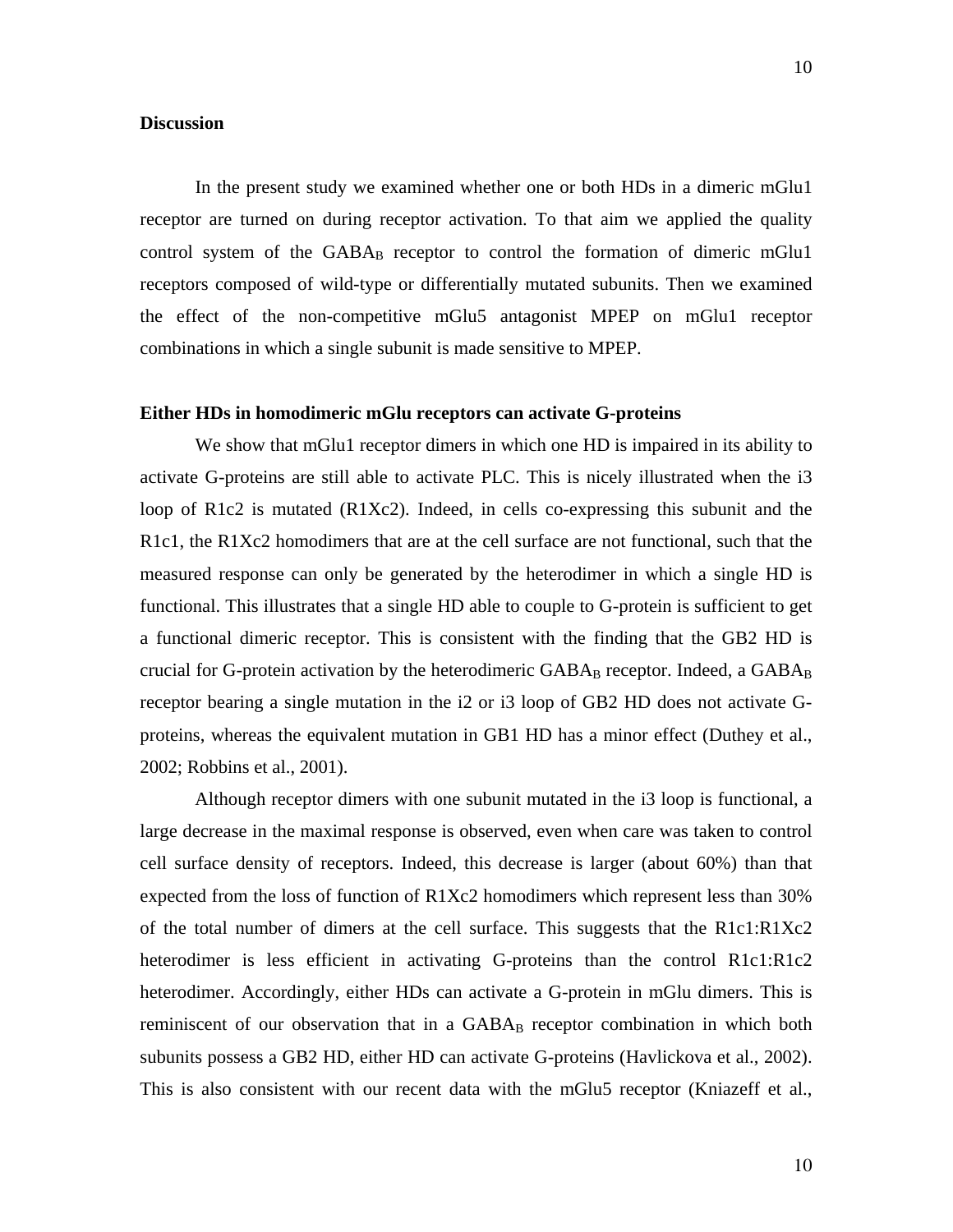2004a). In that case we used an R5c2 construct (mGlu5 with the C-terminal tail of GB2) made non functional by a mutation that prevents agonist activation of the receptor, and a R5c1 construct with a wild-type agonist binding site. As such, only the R5c1:R5c2 heterodimers are functional. In that case, whether the i3 loop mutation is introduced in either one of the subunits, a 2 fold decrease in the maximal response was observed. Although the interpretation of this may be that each HD is capable of activating a Gprotein independently of the other, another explanation is also possible. Indeed, in an activated homodimeric GPCR, either one or the other (but not both) HD may be turned on at a time.

## **Blocking one HD in its inactive state with an inverse agonist does not impair receptor coupling**

As reported previously, the simultaneous introduction of 3 point mutations (one in TM3, and 2 in TM7) into mGlu1 is sufficient to make it sensitive to the mGlu5 selective inverse agonist MPEP (Pagano et al., 2000). Such mutations did not impair the sensitivity of the receptor to the mGlu1 selective inverse agonist BAY36-7620. Of interest, if a single subunit within the dimer possesses such a site, no effect of MPEP was observed. However, the receptor was fully antagonized by BAY36-7620 that can bind in both subunits of the dimer. The absence of effect of MPEP is unlikely due to the inability of MPEP to act in a dimeric receptor possessing a single MPEP site. Indeed, MPEP fully blocks a receptor combination in which one subunit is sensitive to MPEP and the other is impaired in its ability to couple to G-protein by an i3 loop mutation (R1Mc1:R1Xc2 combination). Taken together, these data show that binding of an inverse agonist in one HD within a dimer does not impair G-protein coupling efficacy of the dimer.

#### **Either one HD in a dimeric mGlu1 receptor is activated at a time.**

How can one reconcile the two apparently opposite observations that i) impairment of G-protein coupling by i3 mutation decreases G-protein activation, whereas ii) binding of an inverse agonist in one HD does not?

If one accepts that the mutation in i3 loop impairs G-protein activation, but not the ability of the HD to reach an active conformation, then our data can be interpreted by a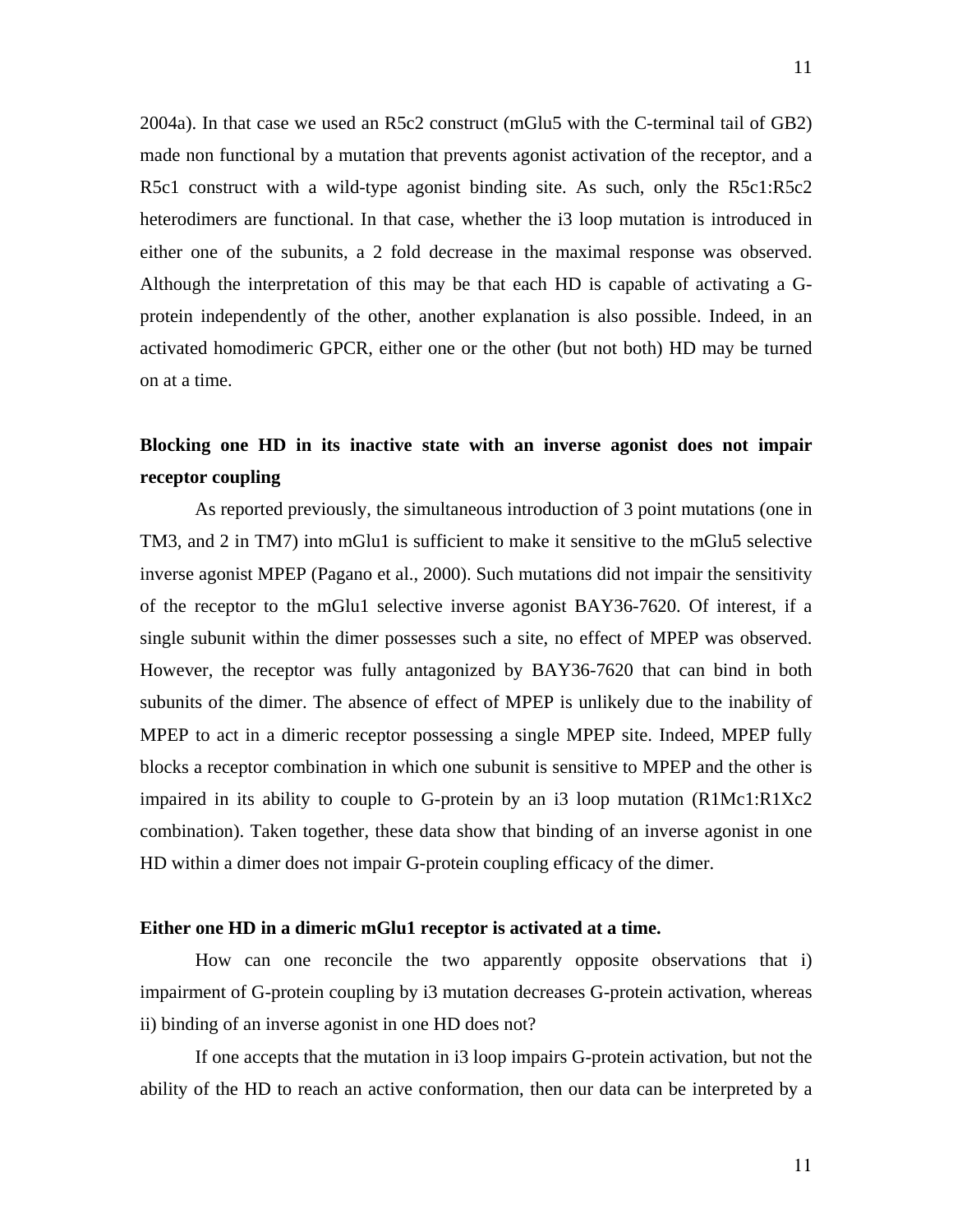single HD being turned on per dimer at a time (Fig. 11). According to this model, upon activation of the receptor, 50% of the receptors are active due to the active conformation of one HD (white HD on the left scheme, Fig. 11a), and 50% due to the active form of the other HD (black HD on the right scheme). If one HD is impaired in its ability to couple to G-proteins (the white one in Fig. 11b), then only half of the receptor dimers can couple to G-proteins, and as such the maximal response is decreased two fold. In contrast, if one HD (the black one, Fig. 11b) is blocked in an inactive state due to the presence of MPEP, then activation of the dimer of VFTs has no other possibility than to activate the other HD (the white one), leading to 100% of receptor dimers with the wild-type HD reaching the active state (compare Fig. 11c and 11a). Accordingly, MPEP is not expected to inhibit such a receptor dimer, as observed here.

In agreement with this proposal, in a receptor dimer comprised of one HD bearing the i3 loop mutation (indicated in white, Fig. 11d), and the other possessing an MPEP site (indicated in black, Fig. 11d), only the white HD can reach an active conformation in the presence of MPEP. Because this HD is not able to activate G-proteins, then MPEP is expected to fully block receptor activity (Fig. 11, compare panels d and b). This is what we observed with the R1Mc1:R1Xc2 combination.

This proposal also explains why MPEP enhances agonist effect in the R1c1:R1MXc2 combination. Indeed, in such a receptor dimer, both HDs may reach their active state in the absence of MPEP, but only one is capable of activating the G-protein. By adding MPEP, and thus preventing the R1MXc2 (black HD in Fig. 11e) from reaching the active state, we would expect to observe a higher proportion of R1c1 subunits (white HD in Fig. 11e) reach the active state, thereby leading to an increase in the maximal response to agonists (Fig. 11, compare panels e and b).

#### **Why a receptor dimer for G-protein activation?**

 Within the last five years, accumulating data indicate that class A rhodopsin-like GPCRs can form dimers, including heterodimers (Angers et al., 2002; Bouvier, 2001; Javitch, 2004; Milligan, 2004; Terrillon and Bouvier, 2004). In some cases, functional interactions between the associated receptors have been observed. For example, activation of a single receptor type has been shown to induce or prevent the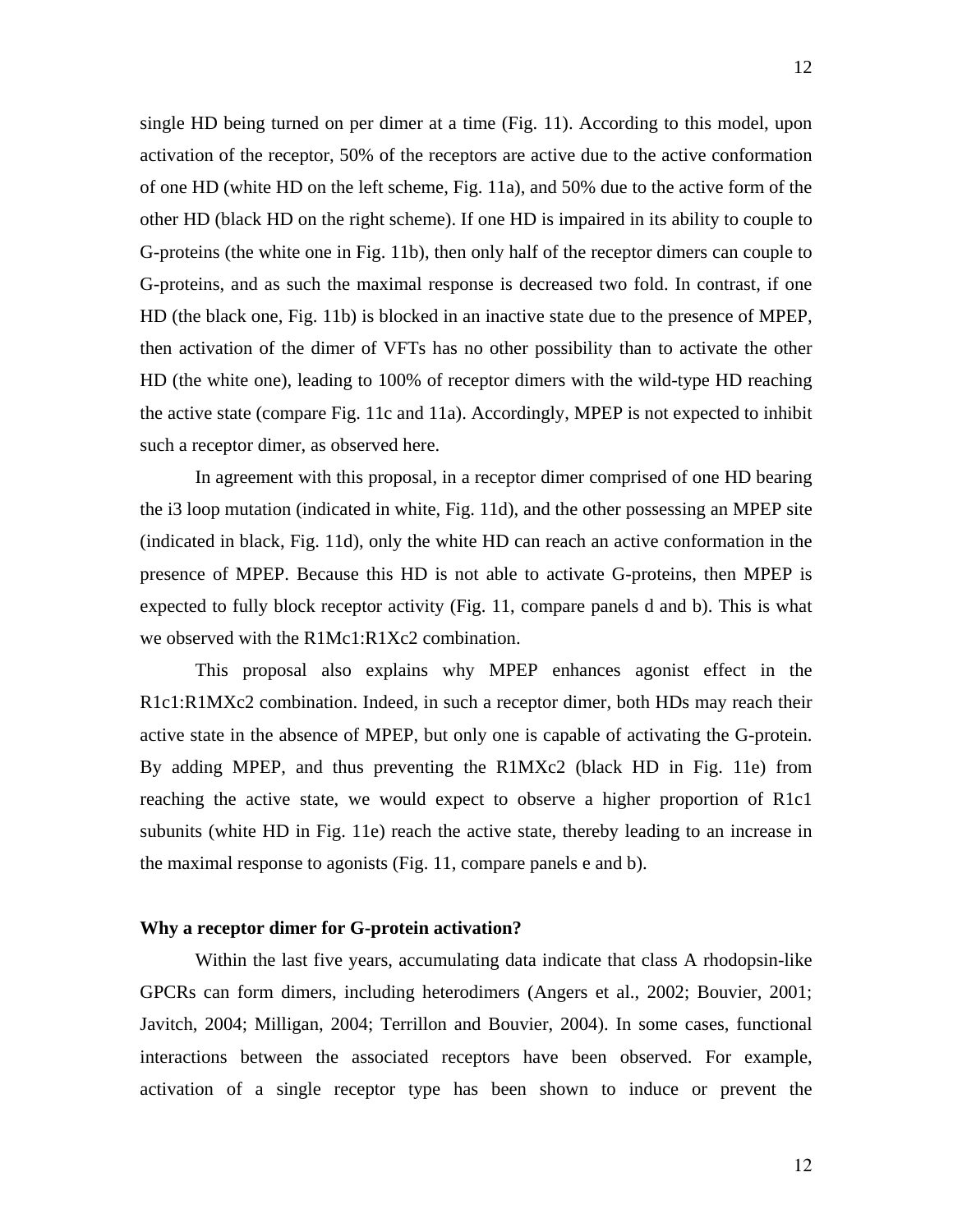desensitization of the associated receptor (Jordan et al., 2001; Lavoie et al., 2002). There are also some examples where agonist binding in one subunit decreases the signaling of the other (Jordan et al., 2003), whereas antagonist of one subunit increases agonist affinity or signaling of the associated subunit (Gomes et al., 2004). Although these observations may well be explained by our proposal that a single HD is activated in a receptor dimer, positive synergistic effect resulting from the activation of both receptor subunits have also been observed (Jordan and Devi, 1999). However, such effects can result from a cross-talk between the signaling pathways activated by each individual receptor without a prerequisite for heterodimer formation. In addition, the relative proportion of heterodimers versus monomers and homodimers is generally not known, thus making it difficult to draw a clear conclusion as to the functioning of such heterodimers.

Other observations suggest that our proposal that a single HD reaches the active state in a dimeric mGlu receptor may well be relevant to other GPCRs. Indeed, data reported almost 20 years ago (Kühn, 1984), as well as recently (Jastrzebska et al., 2004), demonstrated that monomeric rhodopsin can activate transducin, suggesting that in a receptor dimer there is no need for both subunits to be turned on to activate G-proteins. Moreover, it is generally accepted that a single photon can be detected by the retina, such that a single activated rhodopsin can signal. If rhodopsin exists in a dimeric form in disk membranes, as revealed recently (Fotiadis et al., 2003; Fotiadis et al., 2004; Liang et al., 2003), then a single photon will activate a single subunit only, leaving the associated subunit covalently linked with the inverse agonist cis-retinal. Accordingly, a rhodopsin dimer with a single subunit in an active state, and the other stabilized in its inactive state by an inverse agonist is expected to activate transducin. Also of interest, in GPCRs known to function exclusively in a heterodimeric form, such as the GABA<sub>B</sub> receptor and the sweet and umami taste receptors, only one HD appears to play a pivotal role in Gprotein activation (Duthey et al., 2002; Galvez et al., 2001; Havlickova et al., 2002; Xu et al., 2004).

Taken together, these data raise the question of the role of GPCR dimerization in G-protein activation. In the case of the class C GPCRs, structural as well as mutational studies indicate that dimerization in required for intramolecular transduction – i.e.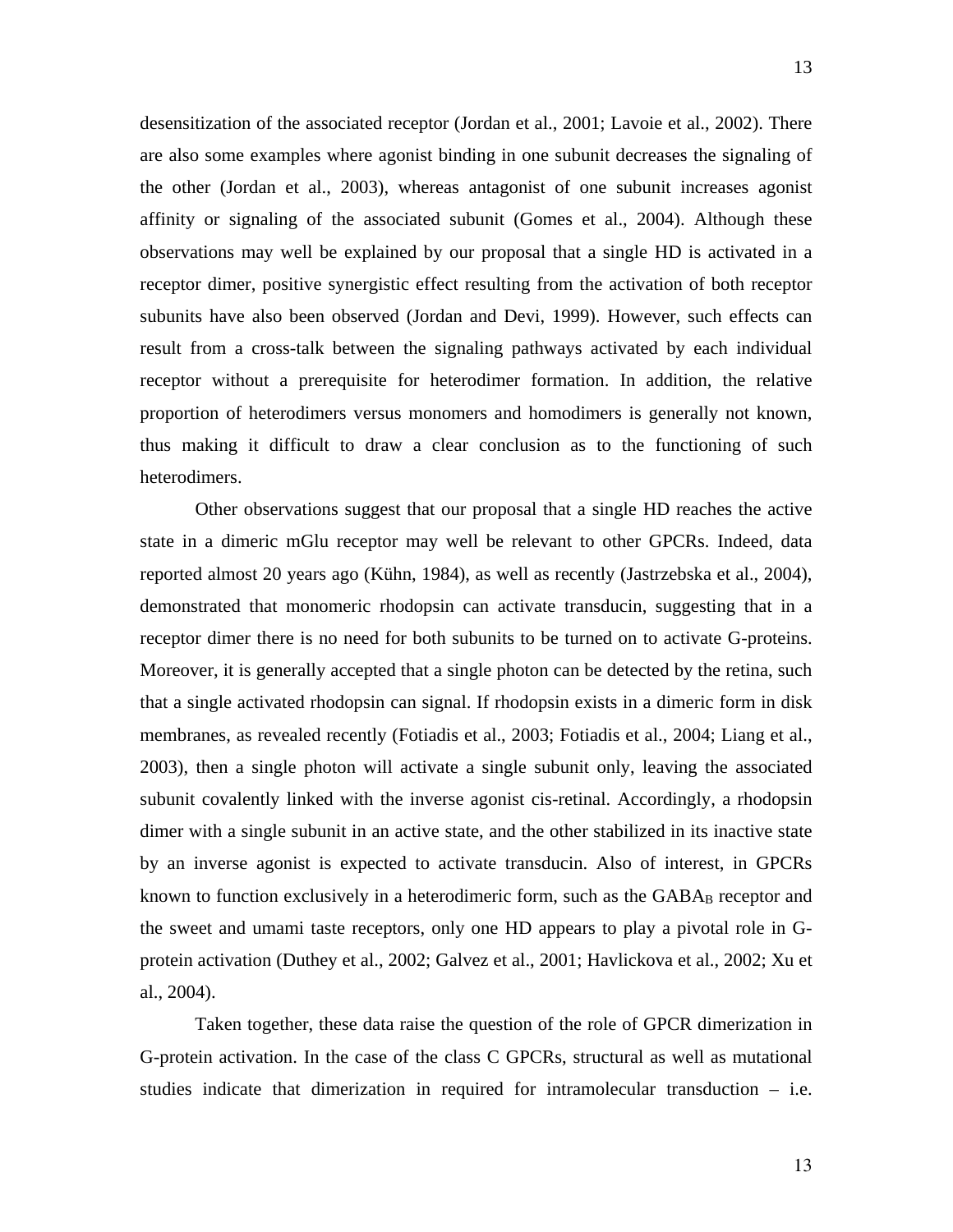transfer of the signal from the VFTs to the HDs. Indeed, it is proposed that a change in the relative orientation of the two VFTs in the dimer (Kniazeff et al., 2004a; Kunishima et al., 2000; Tsuchiya et al., 2002) leads to a different relative position of the HDs (Tateyama et al., 2004) and allows for their activation. As such, a dimeric structure appears intimately linked to function in class C GPCRs. In the case of class A GPCRs, as shown for rhodopsin, although a monomer can activate G-proteins, recent data suggest that the dimeric form couples more efficiently (Jastrzebska et al., 2004). This is supported by recent data obtained with the yeast  $\alpha$ -factor receptor illustrating that each receptor subunit in this dimeric GPCR can be activated independently, but function in concert to activate G-proteins (Chinault et al., 2004).

#### **Why is the activated dimer of HDs not symmetric?**

 The most surprising observation of the present study is that the HD dimer in mGluRs does not function in a symmetrical way. This is particularly surprising when one considers that the dimer of VFTs apparently remains symmetric during the activation process, with full activation being observed only when both VFTs are occupied by an agonist and when both are in a closed state (Kniazeff et al., 2004a). Although other possibilities exist, the simplest way to explain such a rupture of symmetry in a receptor dimer composed of two identical proteins is that there is an external constraint that prevents both HDs from behaving similarly. Recent data suggest that a single heterotrimeric G-protein interacts with a dimer of GPCRs (Baneres and Parello, 2003). Based on the known surface area of the G-protein that contacts the receptor, it has been proposed that both subunits of the receptor dimer contact the G-protein, one HD interacting with the  $\alpha$  subunit, and the other with  $\beta\gamma$  (and the N-terminal alpha helix of the  $\alpha$  subunit) (Filipek et al., 2004; Liang et al., 2003). This proposal is supported by biophysical analysis of the dimer of BLT1 receptors associated with one G-protein heterotrimer (Baneres and Parello, 2003), as well as by modeling studies (Filipek et al., 2004; Liang et al., 2003). Accordingly, it is tempting to speculate that the G-protein heterotrimer acts as an external constraint to allow only one of the two HDs to reach the active state. This proposal is in agreement with recent modeling data suggesting that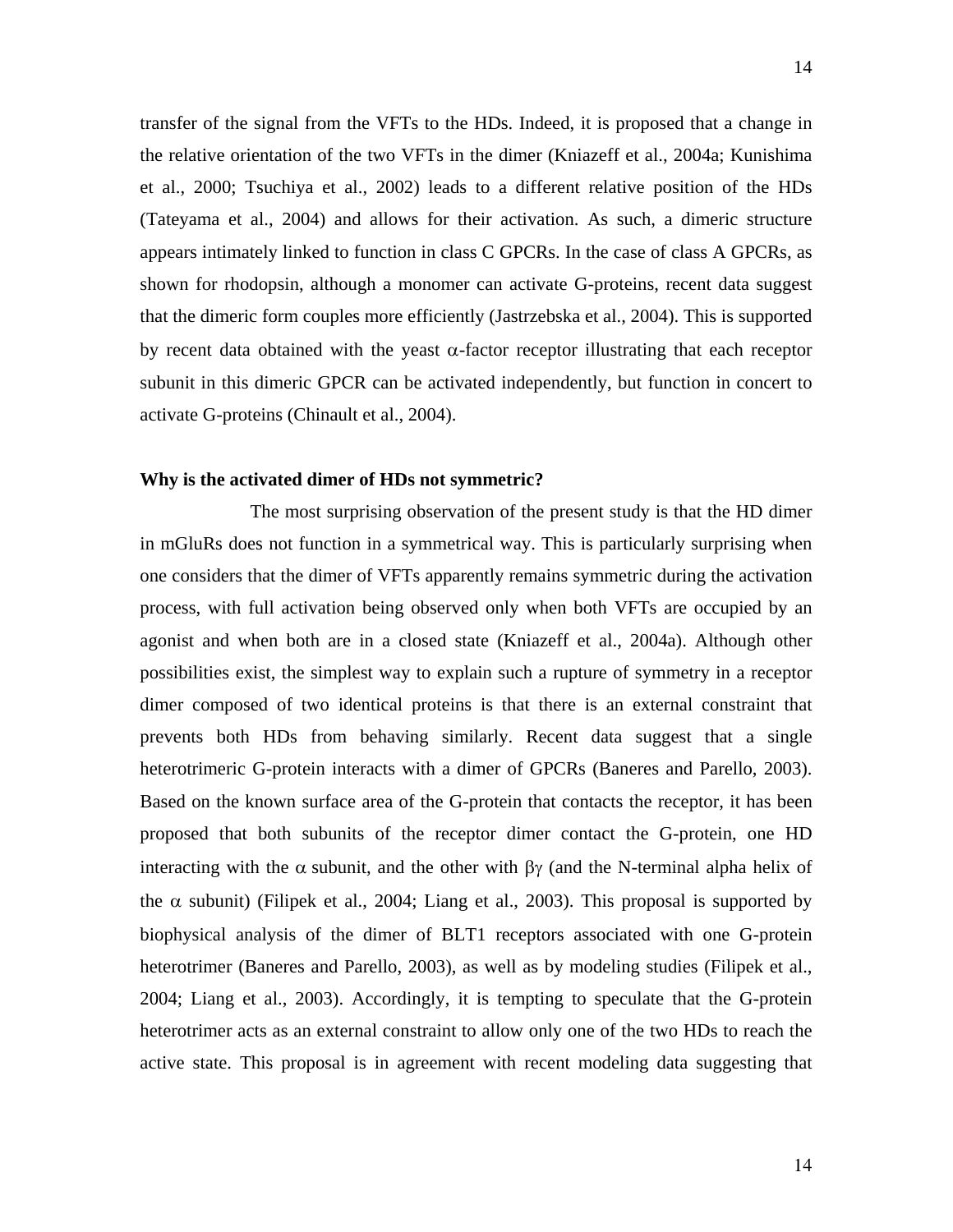transducin can associate well with a rhodopsin dimer in which only one subunit is in the active state (Filipek et al., 2004; Liang et al., 2003).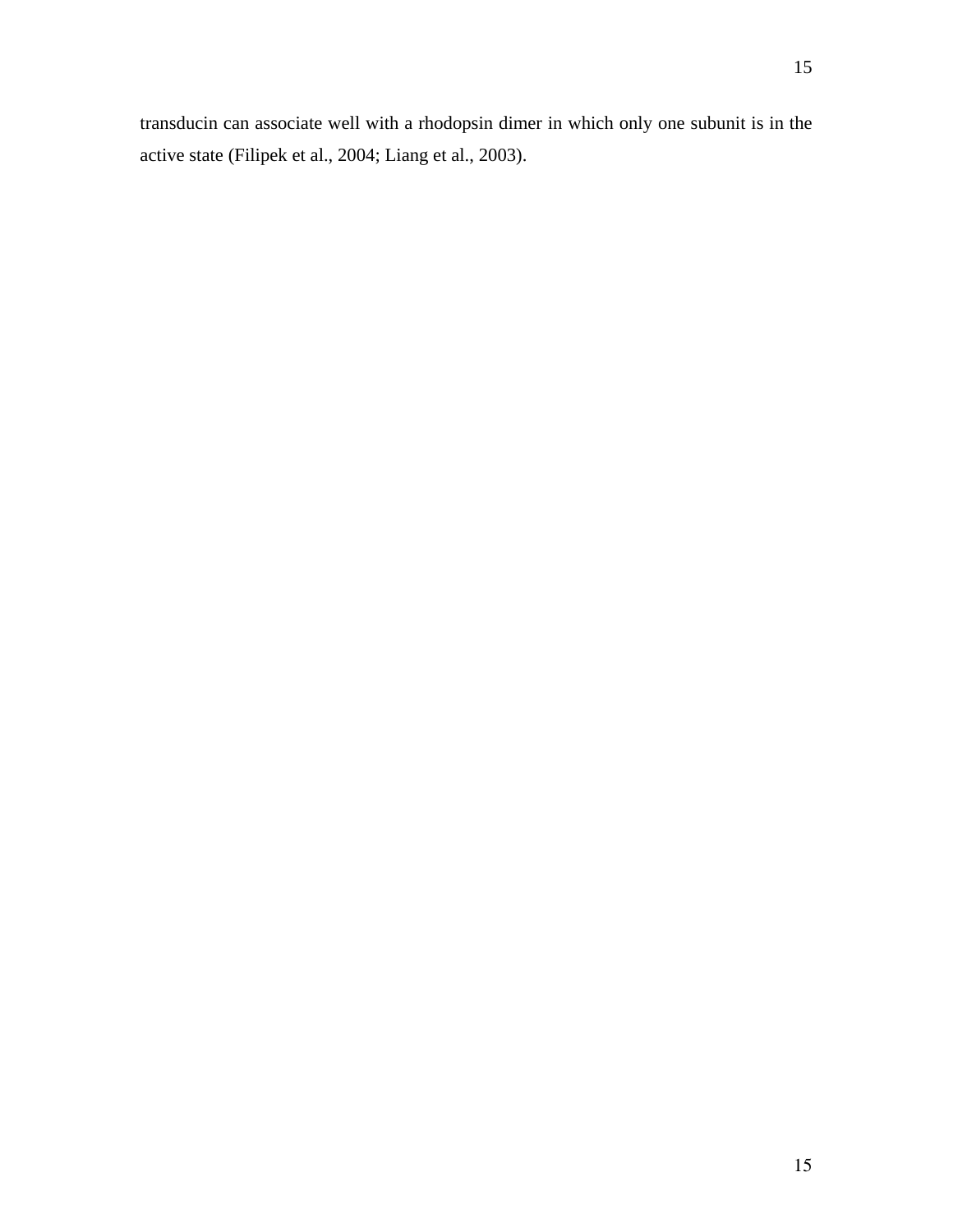#### **Materials and methods**

*Chemicals* including L-quisqualic acid (quisqualate) and MPEP (2-methyl-6- (phenylethynyl)pyridine) were obtained from Tocris Cookson Ltd. (Bristol, U.K.), BAY 36-7620 has been synthesized by Bayer.  $[{}^{3}H]$ Myo-inositol (23.4 Ci/mol) (1 Ci = 37 GBq) was obtained from Amersham Pharmacia (Perkin-Elmer Life Science (NEN), Paris, France). Glutamate-pyruvate transaminase was purchased from Roche (Roche Bioscience, Meylan, France) and used in 1 U/ml concentration.

*Mutagenesis and construction of chimeric mGlu1a receptor* **–** Unless noted otherwise, the mutants were generated using the QuickChange site-directed mutagenesis kit from Stratagene (Chemos, Czech Republic). The entire coding region of all point mutants were sequenced from leading strand using the Big Dye Terminator v. 3,1 Cycle Sequencing Kit (Applied Biosystems, Foster City, CA).

Chimeric mGlu1 receptors bearing the C-terminal tail of either GB1 (R1c1) or GB2 (R1c2), starting at position Met873 and Gln761, respectively, were constructed by taking advantage of the restriction site Sph-I (GB1 or GB2 tails inserted after His859) in the mGlu1 sequence.

In most constructs an HA (hemagglutinin) or a myc tag was introduced in the Nterminal end after the signal peptide. To that aim, the coding sequence of the mature mGlu1 receptor was introduced after the unique Mlu-I restriction site located after the epitope tag of pRKGB1-HA or pRKGB1-myc (Galvez et al., 2001). The resulting constructs consist of the signal peptide of mGlu5, then either the HA or myc epitope, followed by the mGlu1 coding sequence starting at Ser34. As previously reported for other mGlu (Ango et al., 2000; Havlickova et al., 2003) or  $GABA_B$  receptors (Galvez et al., 2001; Pagano et al., 2000), the presence of these tags did not modify the functional expression and pharmacological properties of the mGlu1 receptor.

*Cell culture and transfection* - HEK293 and COS-7 cells were cultured in Dulbecco's modified Eagle's medium (BRL-Life Technologies, Inc., Cergy Pontoise, France), without sodium pyruvate, supplemented with 10% fetal calf serum, penicillin and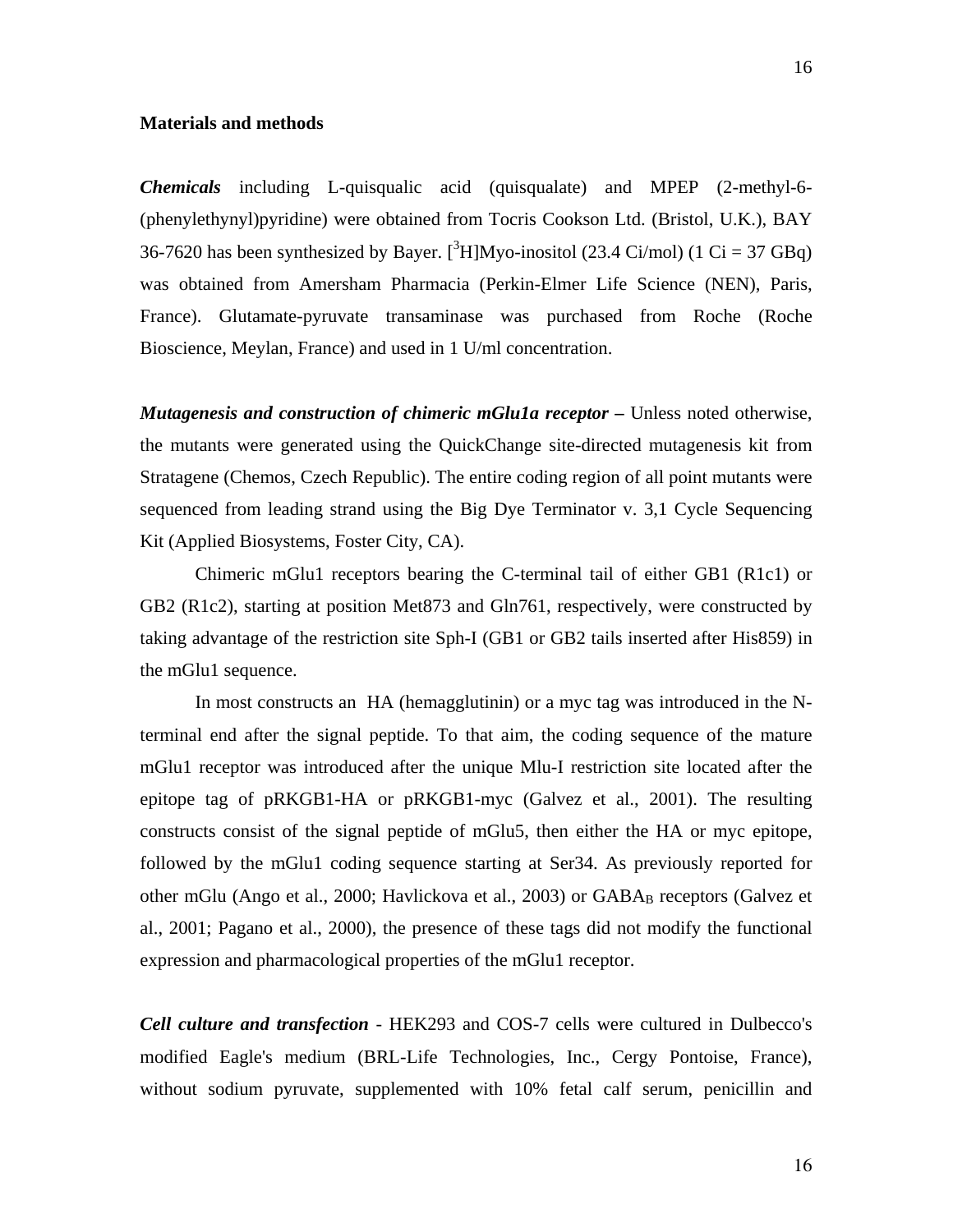streptomycin (100 U/ml final). Electroporation was performed as described elsewhere (Maurel et al., 2004). For the functional assays we also added the high-affinity glutamate transporter EAAC1 to prevent the influence of glutamate in the medium.

*Quantification of cell surface receptors using ELISA* - Cell surface expression level of the N-terminal HA-tagged receptors was determined using ELISA as previously described (Balasubramanian et al., 2004; Goudet et al., 2004; Zerangue et al., 1999). Transfected cells were fixed with 4% paraformaldehyde, then permeabilized or not using 0.05% Triton X100 (5 min) and incubated for 1 hour with rat monoclonal anti-HA antibody coupled to horseradish peroxydase (clone 3F10 (Roche) at 0.5 µg/ml). Antibodies were quantified by chemiluminescence using SuperSignal® ELISA femto maximum sensitivity substrate (Pierce) and a Wallac Victor<sup>2</sup> luminescence counter (Molecular Devices).

*Time-resolved fluorescence resonance energy transfer (TR-FRET) analysis* – These experiments were conducted as previously described (Maurel et al., 2004). Briefly, COS-7 cells expressing the indicated tagged receptor subunits were labeled with monoclonal anti-HA (12CA5) and/or anti-myc (9E10; American Type Culture Collection no. CRL-1729) carrying either  $Eu^{3+}$ -Cryptate PBP or AlexaFluor 647 (provided by Cis Bio International Research). The bound Alexa647 antibodies were quantified after excitation at 640 nm and emission monitored at 682 nm using an Analyst<sup>TM</sup> reader (Molecular Devices). Eu<sup>3+</sup> cryptate fluorescence and TR-FRET signal were measured 50 usec after excitation at 337 nm at 620 and 665 nm, respectively, using a RubyStar fluorimeter (BMG Labtechnologies, Champigny-sur-Marne, France). The FRET signal was measured either as Delta665 (*Delta665=R665<sub>pos</sub> – R665<sub>neg</sub>* where *R665pos* is the fluorescence intensity measured at 665 nm in the presence of both fluorophores, and *R665neg* is that measured in the absence of the acceptor molecule), or Delta F  $(\%)$  (*Delta F* $(\%)$  =  $[(R665/620)_{pos} - (R665/620)_{neg}]\times 100/(R665/620)_{neg}$ , where  $(R665/620)_{pos}$  is the ratio of the 665 signal over that at 620 measured in the presence of both antibodies, and *(R665/620)neg* is the same ratio measured in the absence of the acceptor-labeled antibody.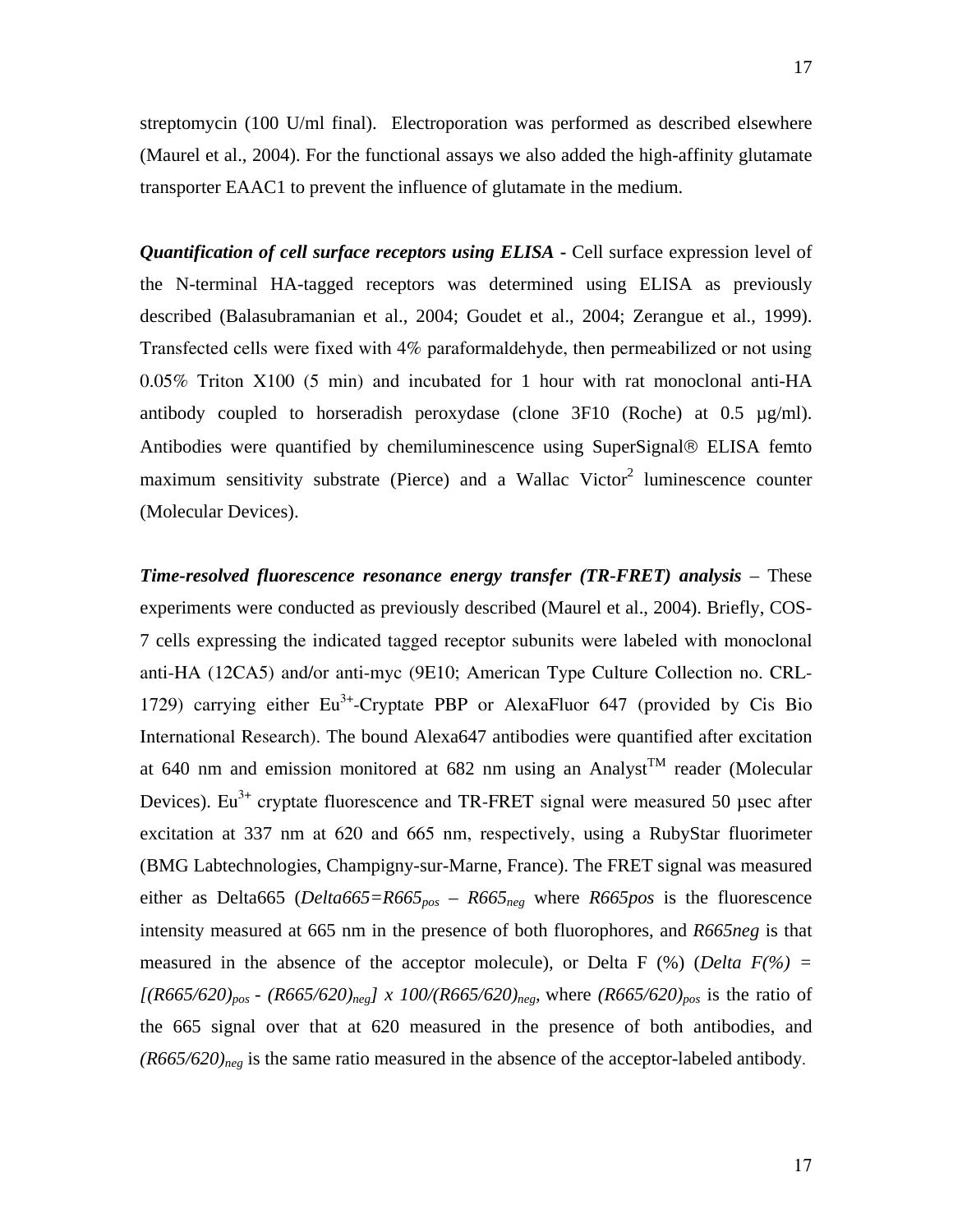*Intracellular Ca*<sup>2+</sup> *mobilization assay* – Measurement of intracellular Ca<sup>2+</sup> mobilisation in transfected cells was performed in 96 well plates using the  $Ca<sup>2+</sup>$ -sensitive fluorescent dye Fluo-4AM (Molecular Probes) as already described (Berridge and Irvine, 1984; Goudet et al., 2004). The fluorescence signal (excitation 485 nm, emission 525 nm) at 1.5 s intervals for a period of 60 s using the microplate reader FlexStation (Molecular Devices). The effect of added compounds was examined after 20 s of recording.

*Determination of inositol phosphates (IP) accumulation* - The determination of IP accumulation in transfected cells was adapted for a 96 well plate format as previously described (Berridge and Irvine, 1984; Goudet et al., 2004). Briefly, after an overnight labeling with  $[^{3}H]$ myo-inositol, HEK293 cells were stimulated in the presence of 10 mM LiCl and indicated compounds for 30 min. The reaction was stopped with 0.1 M formic acid. IP produced were purified in 96-well plates by ion-exchange chromatography. Radioactivity was measured using a Wallac 1450 MicroBeta microplate liquid scintillation counter (Molecular Devices). Results are expressed as the ratio between IP and the total radioactivity present in the membranes.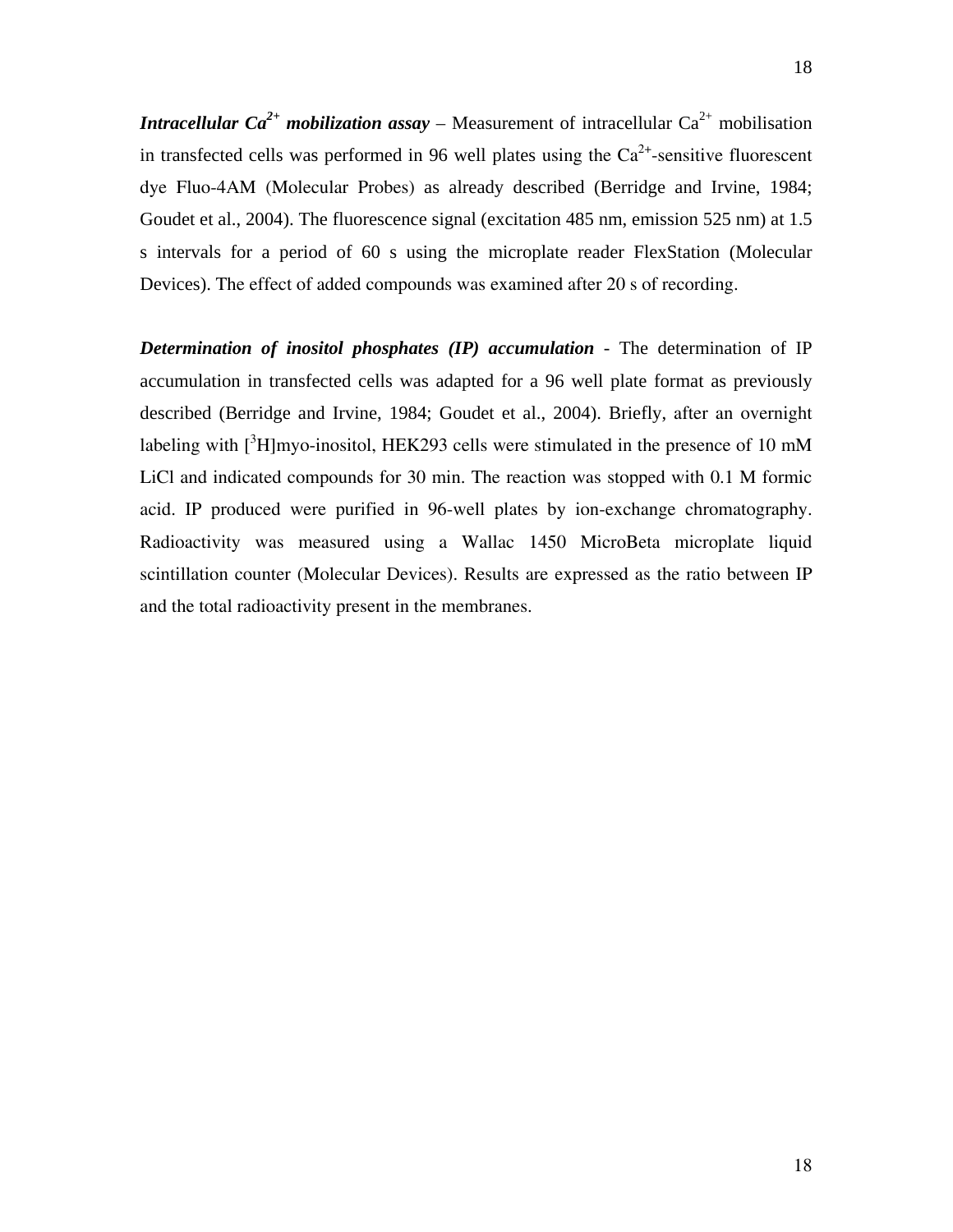#### **Acknowledgements:**

The authors wish to thank Drs B. Mouillac, P. Rondard, T. Durroux, C. Barberis, C. Brock, A Brady (Montpellier, France) and M. Chabre (Sophia Antipolis, France) for constructive discussion and critical reading of the manuscript. The authors also thanks Dr C. Brock for sharing constructs, F. Malhaire for technical help, and Dr. A. Brady for correction of the english.

This work was supported by the Grant Agency of Czech Republic (GACR 301/03/1183 and 309/03/H095), Grant Agency of Academy of Science of Czech Republic (GAAV B5039402),  $5^{th}$ FW EC (QLG3-CT-2001-00929 "Epileptosome") and 5<sup>th</sup>FW EC (ICA1-CT-2000-70028 "MEDIPRA") and CEZ (AVOZ 2039906 and AVOZ5008914), to JB, and by grants from the CNRS, the Action Concertée Incitative "Molécules et Cibles Thérapeutiques" of the french ministry of Research and Technology, the Comité Parkinson of the Fondation de France, the fondation Paul Hamel, Addex Pharmaceuticals and the European Community (grant LSHB-CT-200-503337) to JPP. CG was supported by a fellowship from the Fondation pour la Recherche Médicale, JK by a bourse de Docteur Ingénieur from the CNRS, and DM was supported by both Cis Bio International and the french government (CIFRE fellowship).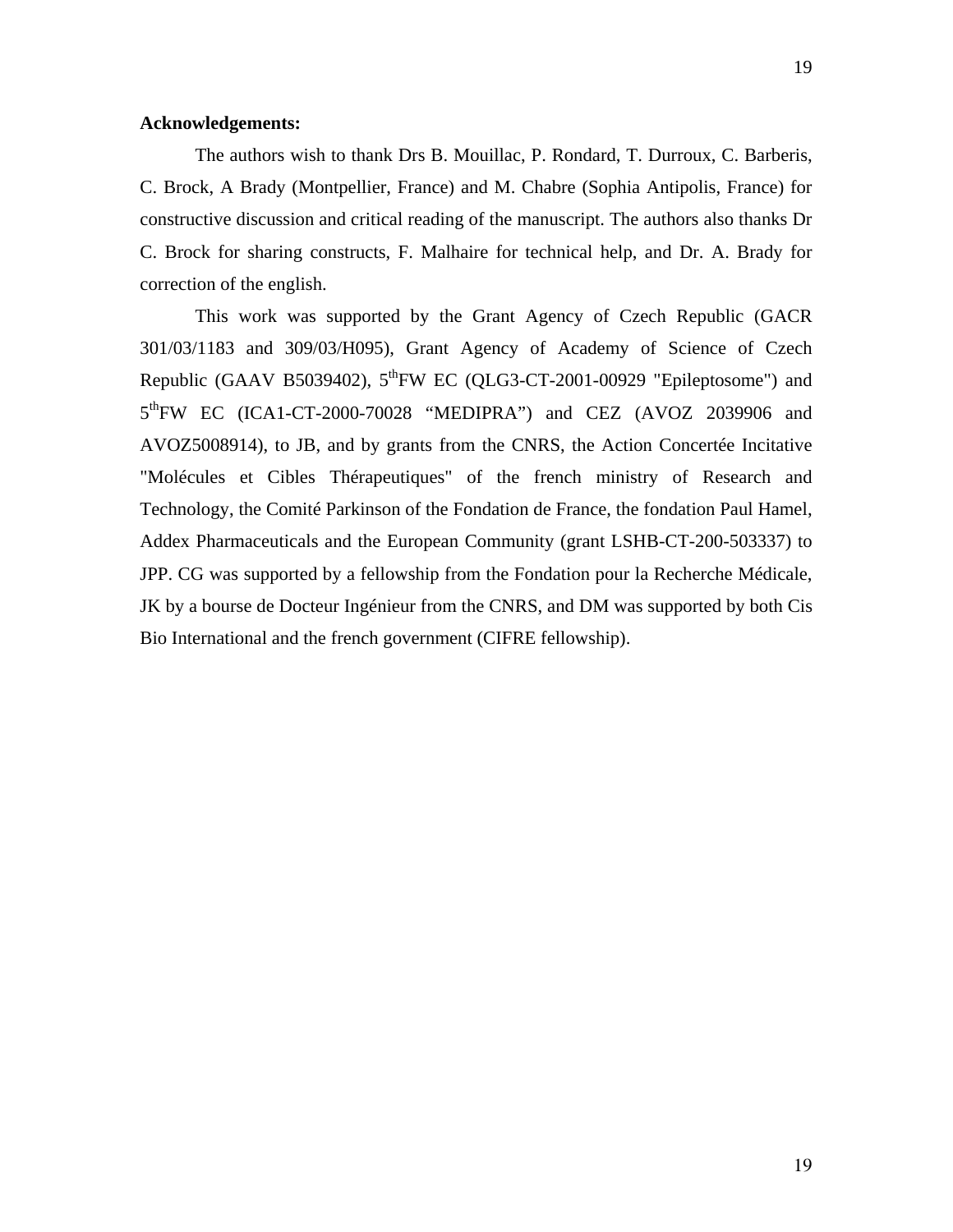|              | symbol Description of the modification    | Effect of the modification             |
|--------------|-------------------------------------------|----------------------------------------|
| R1           | mGlu1 receptor based construct            |                                        |
| c1           | C-terminal tail of GB1                    | Retained in the ER in the absence of a |
|              |                                           | c <sub>2</sub> construct               |
| $c1_{ASA}$   | c1 with the ER signal mutated into ASA    | Not retained in the ER                 |
| c2           | C-terminal tail of GB2                    | Allows R1c1:R1c2 to reach the surface  |
| $\mathbf{X}$ | 1 point mutation $(F781P)$ in the i3 loop | Loss of coupling to Gq                 |
| M            | 3 point mutations in HD creating an       | Inhibited by MPEP                      |
|              | <b>MPEP</b> site                          |                                        |
| B            | 2 mutations in VFT (Y236A, D318A)         | No activation by agonist               |

Table 1: Nomenclature used for the constructs described in this study: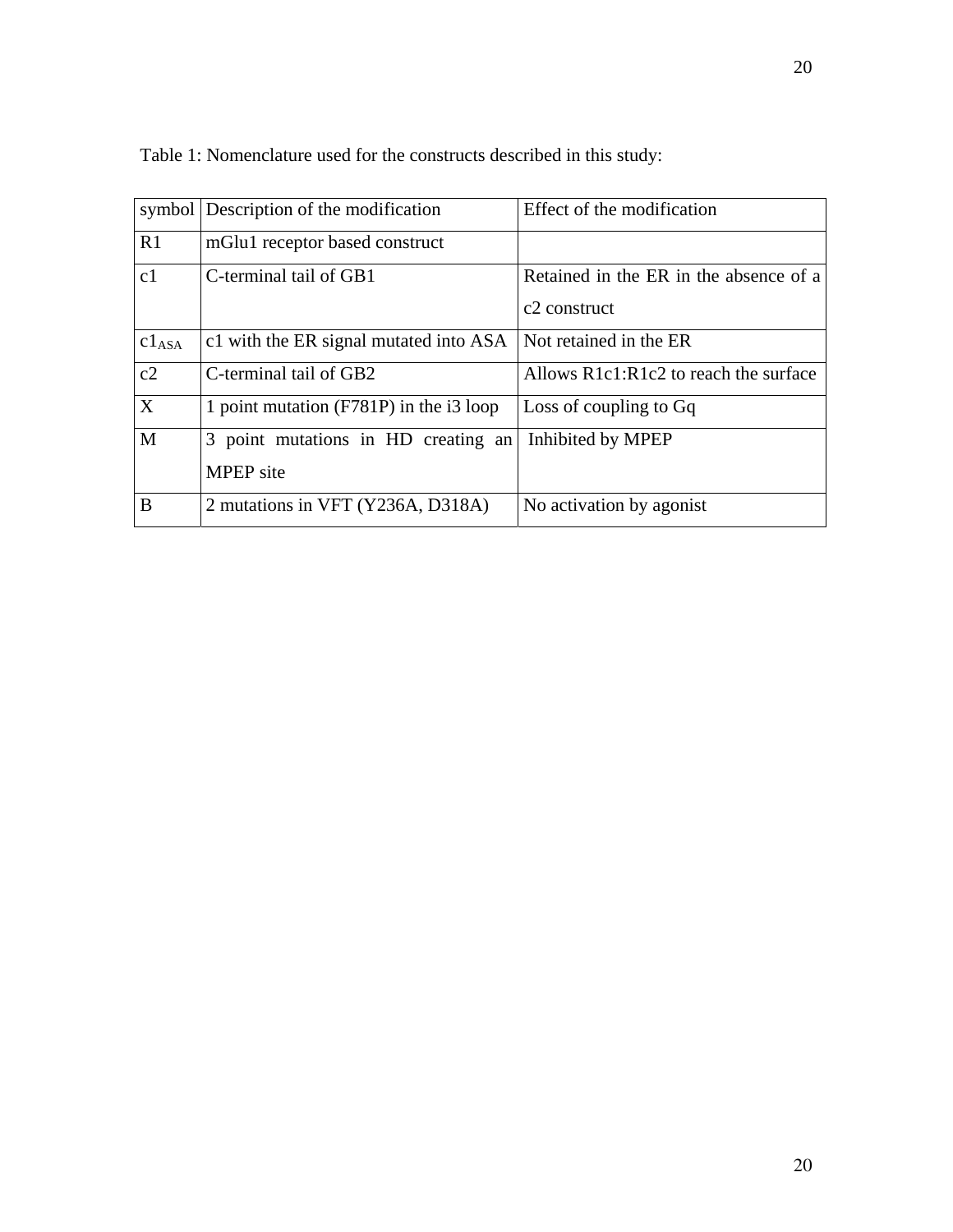#### **Legends to figures**

## Figure 1. Determination of cell surface expression of GABA<sub>B</sub> and wt or chimeric **mGlu1 receptors.**

ELISA assay was conducted on intact cells (control, black columns), or on cells permeabilized with Triton X100 (white columns) using an HA-antibody. HA-tagged GB1, mGlu1 (R1), R1c1 or R1c2 were transfected alone or together with myc-tagged GB2 or R1c2, as illustrated in the figure. *Mock* represents the signal obtained with pRK6 transfected cells. Values are means  $\pm$  S.E.M. of triplicate determinations from one representative experiment out of three independent experiments.

#### **Figure 2. Heterodimerization of chimeric mG1 receptor subunits**

(a) The TR-FRET signal was measured using anti-HA-EuCryptate and anti-myc-Alexa647 antibodies using intact cells expressing the indicated subunits. (b) The specific fluorescent signal (signal measured in the indicated cells minus the signal measured in mock transfected cells) was measured with the anti-HA-EuCryptate antibody, and is used here to estimate the level of surface expression of the HA-tagged subunits. (c) same as in (b) with the anti-myc-Alexa647 antibody to estimate the surface expression of the myctagged subunits. (d) same as in (a) but using an equimolar amount of anti-HA-EuCryptate and anti-HA-Alexa647 to visualize any possible interaction between the HA-tagged subunits. (e) The TR-FRET signal was measured in cells transfected with 1µg HA-R1c1 and various amounts of myc-R1c2 (from 0 to 1µg). Anti-HA-EuCryptate and anti-myc-Alexa647 antibodies were used to estimate HA-R1c1:myc-R1c2 heterodimers (*open circles*), while anti-HA-EuCryptate and anti-HA-Alexa647 antibodies were used to estimate the amount of HA-R1c1:HA-R1c1 homodimers (*closed circles*). The plot shows the TR-FRET signal as a function of the surface expression of the HA-tagged subunits as determined by the specifically bound anti-HA-EuCryptate antibody. All values are means  $\pm$  S.E.M. of triplicate determinations from a representative experiment out of three. Data shown in a-d are from a single experiment.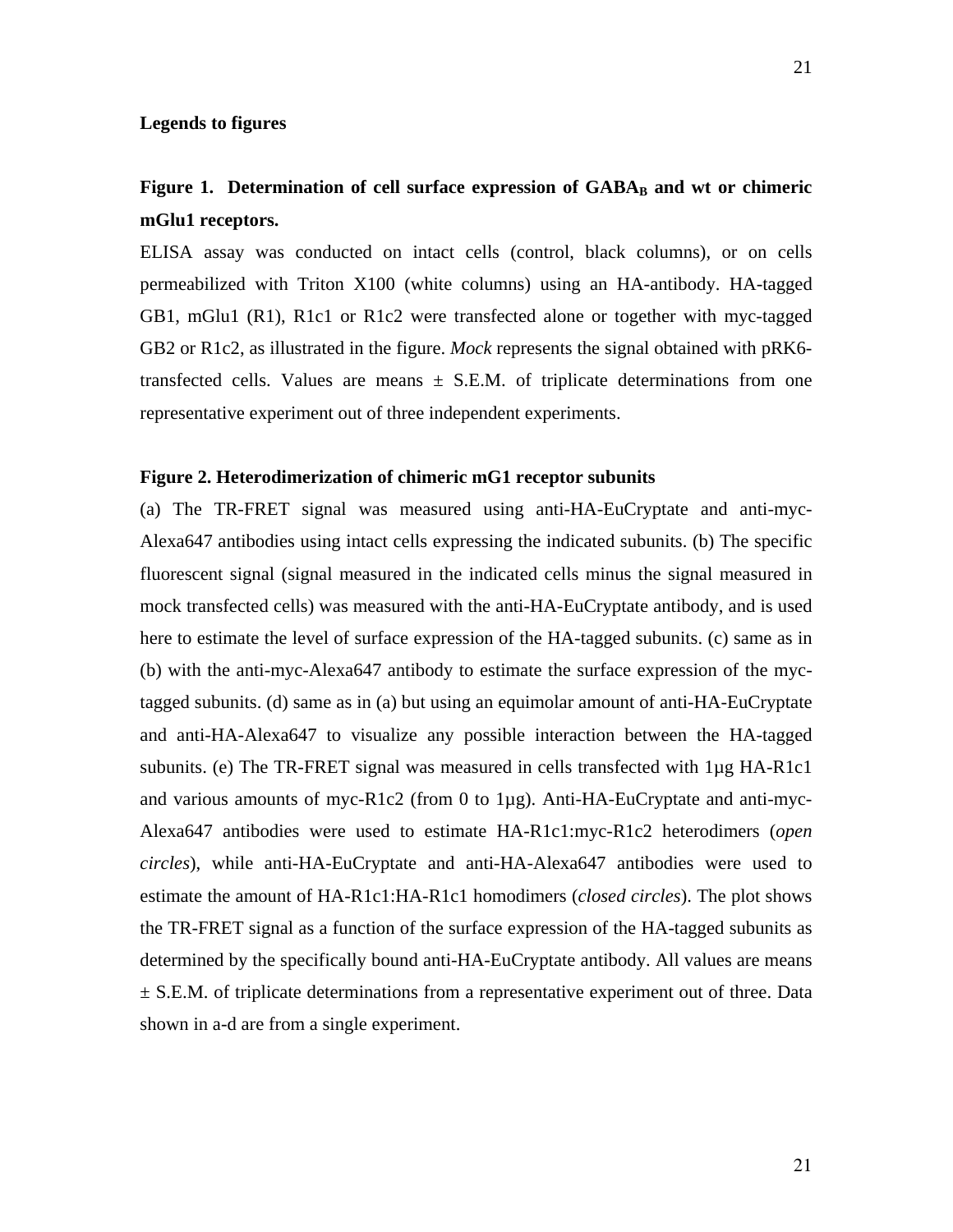### **Figure 3. Quantification of the relative expression of R1c1:R1c2 heterodimers and R1c2:R1c2 homodimers by ELISA on intact cells.**

(a) Schematic representation of the expected surface expression of the chimeric receptors. Mb – plasma membrane; ER – endoplasmic reticulum; HA indicates the subunit is HAtagged; (HA) means this subunit is either or not HA-tagged, as indicated in (b). (b) Determination of the luminescence signal obtained by ELISA using HA antibody measured in cells expressing the indicated subunits, of which one or both are HA-tagged. Values are means **±** S.E.M. of triplicate determinations from a typical experiment out of three and correspond to the raw values obtained with the luminometer.

#### **Figure 4. Effect of increasing doses of quisqualate on mutated mGlu1 receptors**

Increase in  $Ca^{2+}$  (a) or IP formation (b) in cells expressing the indicated receptor subunits is plotted as a function of quisqualate concentration. Values are normalized to the quisqualate-evoked maximal response obtained with wt mGlu1 receptor (100%) and are means **±** S.E.M. of at least 3 independent experiments performed in triplicate.

## **Figure 5. Effect of F781P point mutation within the i3 loop on quisqualate-evoked Ca2+ signal in cells expressing various types of receptor dimer combinations**

(a) Response measured in cells expressing wt, chimeric or M-mutated receptors alone. (b) Response measured in cells co-expressing R1c1 and the indicated R1c2 constructs. (c) Response measured in cells co-expressing R1Mc1 and the indicated R1c2 constructs. In each case, basal (*open columns*) and quisqualate-induced (*grey columns*) responses were determined. For each individual experiments, both the  $Ca^{2+}$  signal and surface expression of the HA-tagged subunit were measured. Values are means  $\pm$  S.E.M. of the Ca<sup>2+</sup> over the ELISA signals of 3-4 independent experiments performed in triplicate.

## **Figure 6. Effect of MPEP and BAY 36-7620 on quisqualate-evoked Ca2+ signal on wt, R1c2, R1M and R1Mc2 homodimers.**

Effect of quisqualate (1 $\mu$ M) alone (*open columns*) or together with MPEP (100  $\mu$ M) (*black columns*) or BAY 36-7620 (10  $\mu$ M) (*grey columns*) on Ca<sup>2+</sup>-signals was measured in cells expressing the indicated subunits. Values are expressed as percentage of the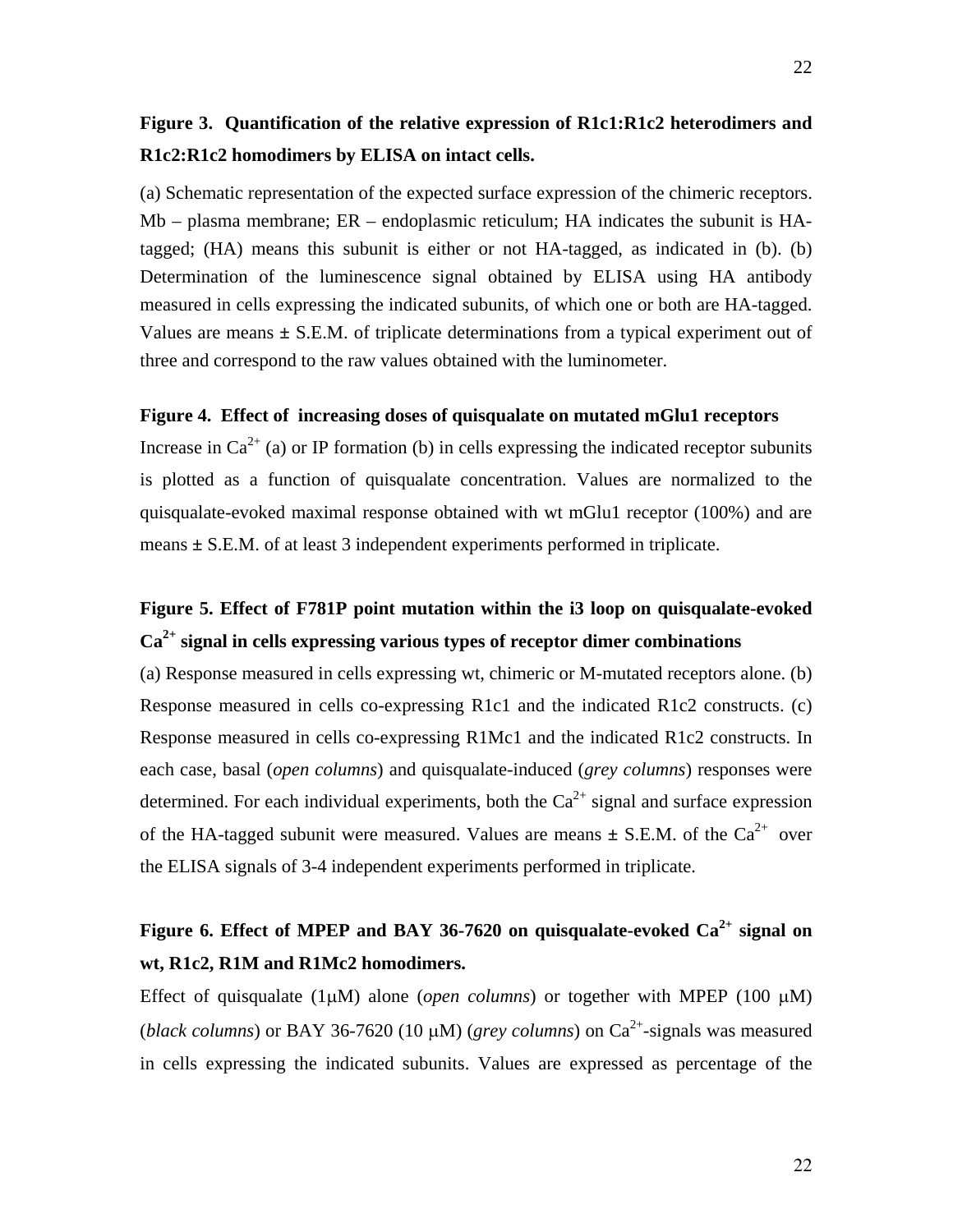maximal quisqualate effect and are mean  $\pm$  S.E.M. of 3 independent experiments performed in triplicate.

### **Figure 7. Two MPEP sites per dimer appear necessary for MPEP inhibition of receptor activity.**

Effect of quisqualate  $(1\mu M)$  alone *(open columns)* or together with MPEP  $(100 \mu M)$ (*black columns*) or BAY 36-7620 (10  $\mu$ M) (*grey columns*) on Ca<sup>2+</sup>-signals was measured in cells expressing the indicated subunits. Values are expressed as a percentage of the maximal quisqualate effect and are means  $\pm$  S.E.M. of 3 independent experiments performed in triplicates.

## **Figure 8. Dose-dependent effect of MPEP on the quisqualate-stimulated IP production.**

HEK293 expressing R1Mc2 (*circle*s) or co-expressing R1Mc1 with R1Mc2 (*triangle*s) and R1Mc1:R1Xc2 (*squares*) were monitored for changes in IP formation upon stimulation with quisqualate  $(1\mu M)$  in the presence of various concentrations of MPEP. Results are expressed as IP production over the total radioactivity remaining in the membrane fraction of the cells. Values are means  $\pm$  S.E.M of triplicate determinations from a representative experiment out of three independent experiments.

## **Figure 9. MPEP does not inhibit activity of receptor dimers containing a single MPEP site.**

a) Scheme illustrating that in cells expressing R1c1 and R1Bc2, the R1c1 homodimer is retained in the ER, the R1Bc2 homodimer is not functional due to the agonist site mutations, such that only the R1c1:R1Bc2 combination is functional. b) IP production measured under basal condition (grey columns), in the presence of quisqualate (white columns) or in the presence of both quisqualate and MPEP (black columns) in cells expressing the indicated combinations of subunits. Data are means  $\pm$  s.e.m. of triplicate determinations from a representative experiments out of five.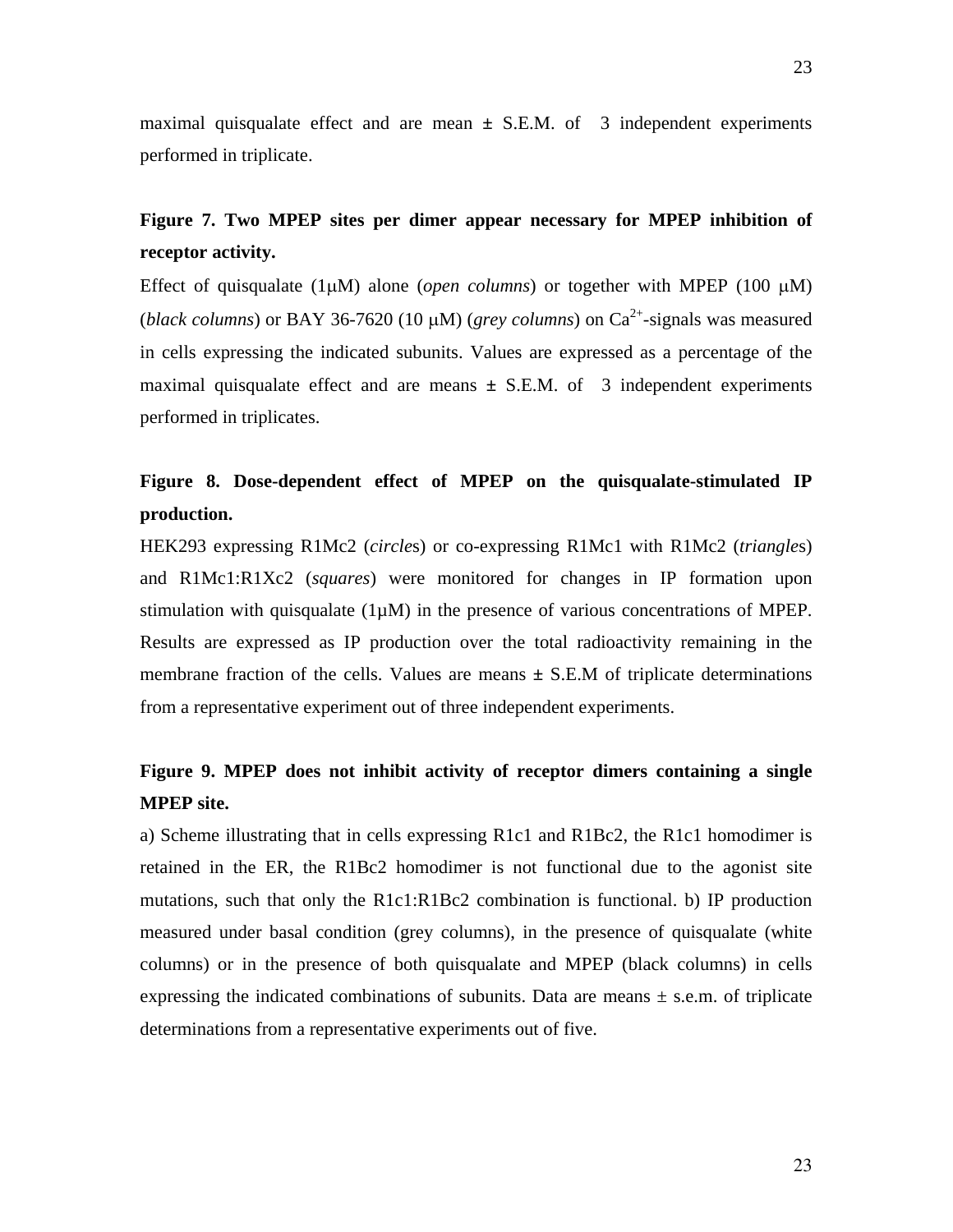## **Figure 10. MPEP enhances quisqualate-induced responses in cells expressing R1c1 and R1MXc2.**

a) Schematic representation of the expected receptor dimers at the surface of cells expressing both R1c1 and R1MXc2 subunits. Note that only the heteromer can generate a signal upon agonist activation. b) The  $Ca^{2+}$ -signal (*left panel*) and IP production (*right*) *panel*) induced by quisqualate alone (*open columns*) or together with MPEP (*black columns*) or BAY 36-7620 (*grey columns*) were measured in cells expressing the indicated subunits. c) Effect of increasing concentrations of MPEP on IP production induced by quisqualate in cells expressing R1c1 and R1MXc2. Values are expressed as a percentage of the maximal quisqualate effect and are means **±** S.E.M. of 3-7 independent experiments performed in triplicate.

#### **Figure 11. Proposed model : one HD being turned on at a time.**

The receptor is represented as a dimer of HDs, one in white, the other in black. The inactive conformation of the HD is represented by a rectangle, whereas the active form is represented by a trapezoid. The presence of the i3 loop mutation that prevents G-protein activation is indicated by a star. The presence of an MPEP site is indicated by an M. The expected effect of MPEP, according to our model proposing that only one HD can reach the active state at a time, is indicated on the right. a) control condition, with either one HD being turned on. b) One HD is mutated in its i3 loop such that only 50% of the dimers activate the G-protein. c) When MPEP prevents the black HD from reaching the active state, then only the white HD is turned on in every receptor dimers. d) MPEP fully blocks receptor dimer activity when bound to the only active subunit. e) By preventing the black HD from reaching its active state, MPEP increases the probability of the white HD to be turned on, thus leading to a enhancement of the agonist effect. n.e. – no effect.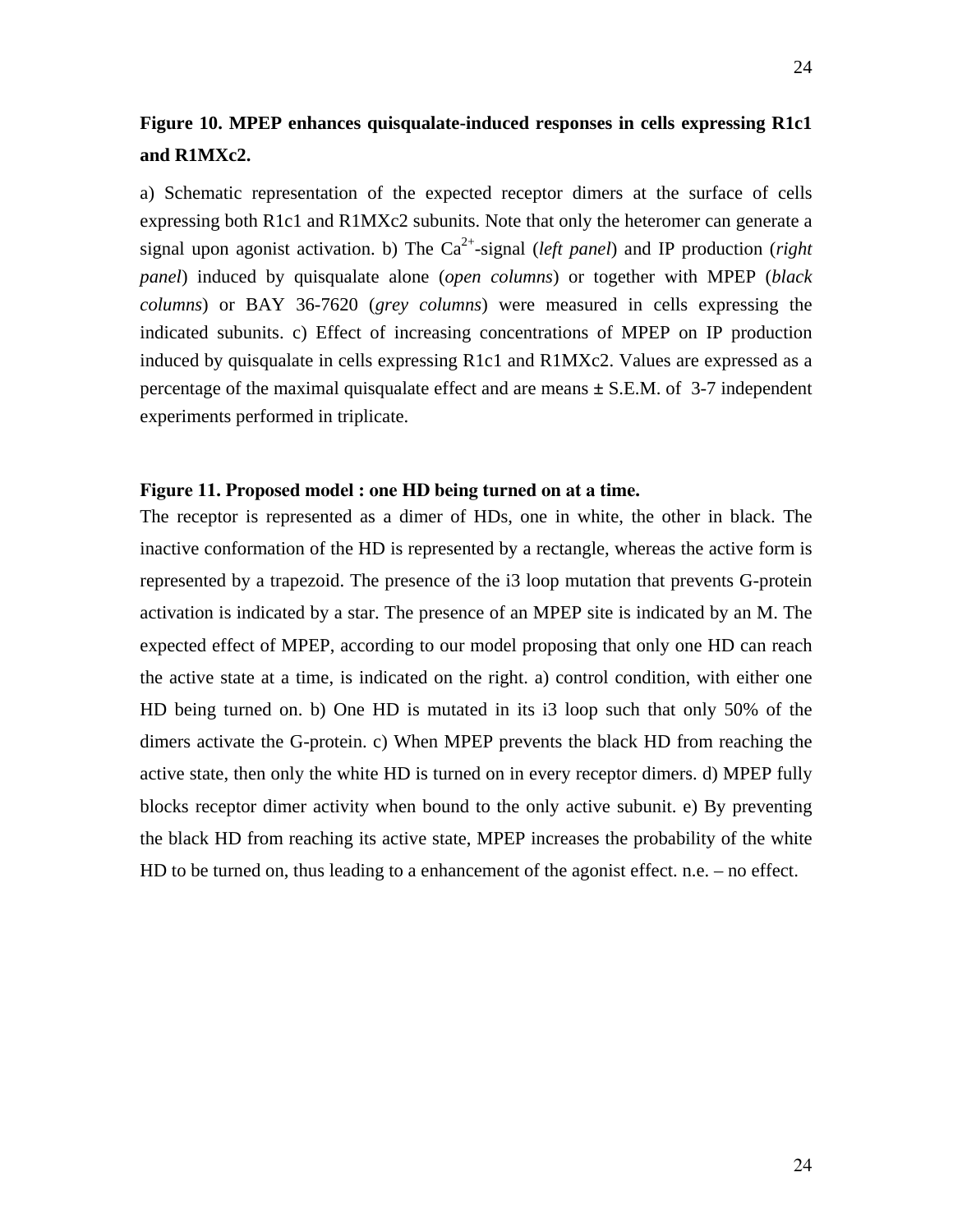#### **References**

- Angers S, Salahpour A and Bouvier M (2002) Dimerization: an emerging concept for G protein-coupled receptor ontogeny and function. *Annu Rev Pharmacol Toxicol*, **42**: 409-435.
- Ango F, Pin J-P, Tu JC, Xiao B, Worley PF, Bockaert J and Fagni L (2000) Dendritic and axonal targeting of type 5 metabotropic glutamate receptor (mGluR5) is regulated by homer1 proteins and neuronal excitation. *J Neurosci*, **20**: 8710-9716.
- Balasubramanian S, Teissere JA, Raju DV and Hall RA (2004) Hetero-oligomerization between  $GABA_A$  and  $GABA_B$  receptors regulates  $GABA_B$  receptor trafficking.  $J$ *Biol Chem*, **279**: 18840-18850.
- Baneres J-L and Parello J (2003) Structure-based analysis of GPCR function. Evidence for a novel pentameric assembly between the dimeric leukotriene  $B_4$  Receptor BLT1 and the G-protein. *J Mol Biol*, **329**: 815-829.
- Bessis A-S, Rondard P, Gaven F, Brabet I, Triballeau N, Prézeau L, Acher F and Pin J-P (2002) Closure of the Venus Flytrap module of mGlu8 receptor and the activation process: insights from mutations converting antagonists into agonists. *Proc Natl Acad Sci (USA)*, **99**: 11097-11102.
- Binet V, Brajon C, Le Corre L, Acher F, Pin JP and Prézeau L (2004) The heptahelical domain of  $GABA_{B2}$  is directly activated by CGP7930, a positive allosteric modulator of the GABA<sub>B</sub> receptor. *J Biol Chem*, 279: 29085-29091.
- Bockaert J and Pin J-P (1999) Molecular tinkering of G-protein coupled receptors: an evolutionary success. *EMBO J*, **18**: 1723-1729.
- Bouvier M (2001) Oligomerization of G-protein-coupled transmitter receptors. *Nat Rev Neurosci*, **2**: 274-286.
- Calver AR, Robbins MJ, Cosio C, Rice SQ, Babbs AJ, Hirst WD, Boyfield I, Wood MD, Russell RB, Price GW, Couve A, Moss SJ and Pangalos MN (2001) The Cterminal domains of the  $GABA_B$  Receptor subunits mediate intracellular trafficking but are not required for receptor signaling. *J Neurosci*, **21**: 1203-1210.
- Carroll FY, Stolle A, Beart PM, Voerste A, Brabet I, Mauler F, Joly C, Antonicek H, Bockaert J, Müller T, Pin JP and Prézeau L (2001) BAY36-7620: a potent noncompetitive mGlu1 receptor antagonist with inverse agonist activity. *Mol Pharmacol*, **59**: 965-973.
- Chabre M, Cone R and Saibil H (2003) Biophysics: is rhodopsin dimeric in native retinal rods? *Nature*, **426**: 30-31.
- Chang W, Chen TH, Pratt S and Shoback D (2000) Amino acids in the second and third intracellular loops of the parathyroid  $Ca^{2+}$ -sensing receptor mediate efficient coupling to phospholipase C. *J Biol Chem*, **275**: 19955-19963.
- Chinault SL, Overton MC and Blumer KJ (2004) Subunits of a yeast oligomeric G protein-coupled receptor are activated independently by agonist but function in concert to activate G protein heterotrimers. *J Biol Chem*, **279**: 16091-16100.
- Couve A, Filippov AK, Connolly CN, Bettler B, Brown DA and Moss SJ (1998) Intracellular retention of recombinant GABA<sub>B</sub> receptors. *J Biol Chem*, 273: 26361-26367.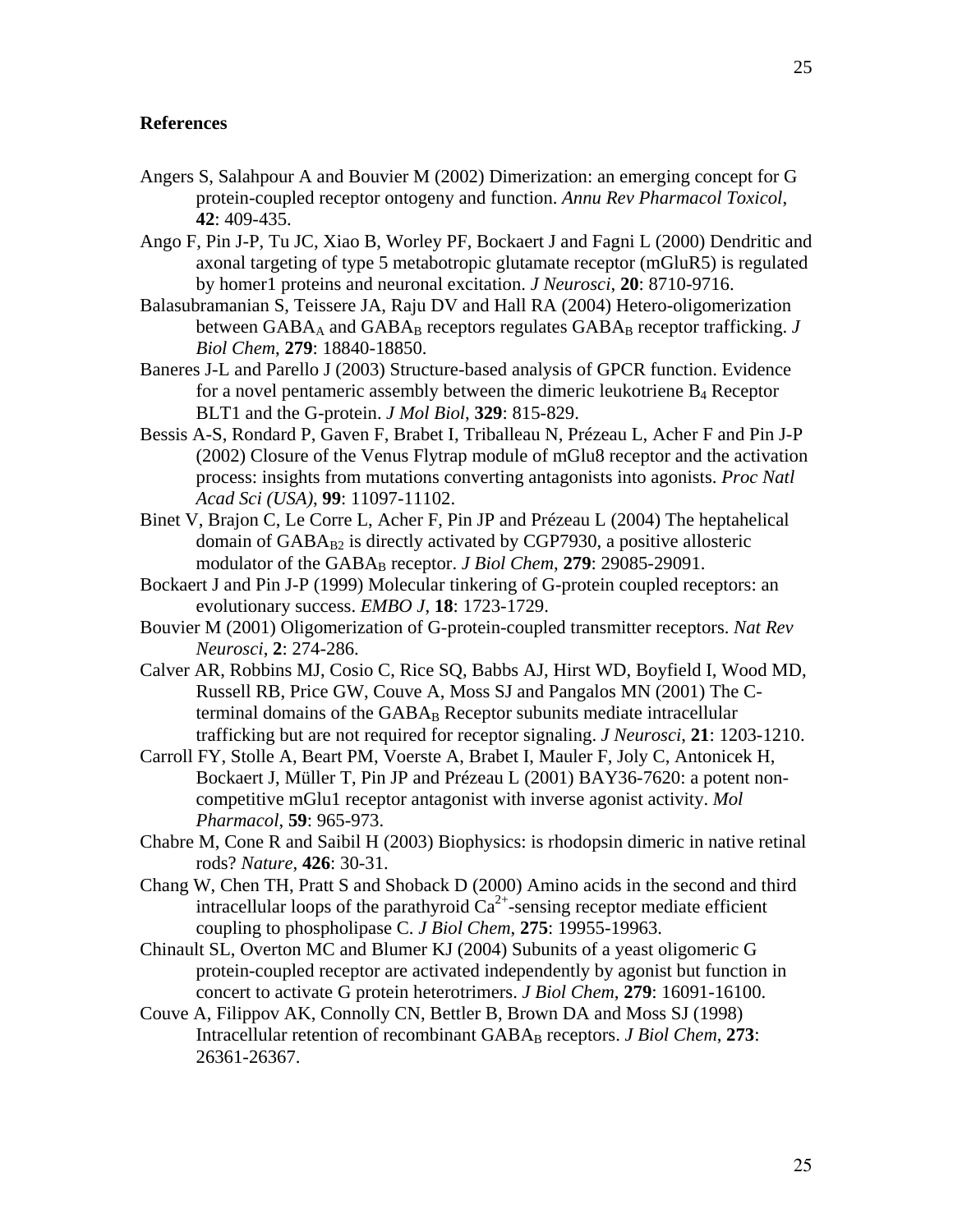- Duthey B, Caudron S, Perroy J, Bettler B, Fagni L, Pin J-P and Prézeau L (2002) A single subunit (GB2) is required for G-protein activation by the heterodimeric GABAB receptor. *J Biol Chem*, **277**: 3236-3241.
- Filipek S, Krzysko K, Fotiadis AD, Liang Y, Saperstein DA, Engel A and Palczewski K (2004) A concept for G protein activation by G protein coupled receptor dimers: the transducin/ rhodopsin interface. *Photochem Photobiol Sci*, **3**: 628-638.
- Fotiadis D, Liang Y, Filipek S, Saperstein DA, Engel A and Palczewski K (2003) Atomic-force microscopy: Rhodopsin dimers in native disc membranes. *Nature*, **421**: 127-128.
- Fotiadis D, Liang Y, Filipek S, Saperstein DA, Engel A and Palczewski K (2004) The G protein-coupled receptor rhodopsin in the native membrane. *FEBS Lett*, **564**: 281- 288.
- Francesconi A and Duvoisin RM (1998) Role of the second and third intracellular loops of metabotropic glutamate receptors in mediating dual signal transduction activation. *J Biol Chem*, **273**: 5615-5624.
- Fredriksson R, Lagerstrom MC, Lundin LG and Schioth HB (2003) The g-proteincoupled receptors in the human genome form five main families. Phylogenetic analysis, paralogon groups, and fingerprints. *Mol Pharmacol*, **63**: 1256-1272.
- Galvez T, Duthey B, Kniazeff J, Blahos J, Rovelli G, Bettler B, Prézeau L and Pin J-P (2001) Allosteric interactions between GB1 and GB2 subunits are required for optimal GABA<sub>B</sub> receptor function. *EMBO J*, **20**: 2152-2159.
- Gomes I, Gupta A, Filipovska J, Szeto HH, Pintar JE and Devi LA (2004) A role for heterodimerization of mu and delta opiate receptors in enhancing morphine analgesia. *Proc Natl Acad Sci U S A*, **101**: 5135-5139.
- Goudet C, Gaven F, Kniazeff J, Vol C, Liu J, Cohen-Gonsaud M, Acher F, Prezeau L and Pin JP (2004) Heptahelical domain of metabotropic glutamate receptor 5 behaves like rhodopsin-like receptors. *Proc Natl Acad Sci U S A*, **101**: 378-383.
- Havlickova M, Blahos J, Brabet I, Liu J, Hruskova B, Prezeau L and Pin JP (2003) The second intracellular loop of metabotropic glutamate receptors recognizes C termini of G-protein α-subunits. *J Biol Chem*, **278**: 35063-35070.
- Havlickova M, Prezeau L, Duthey B, Bettler B, Pin J-P and Blahos J (2002) The intracellular loops of the GB2 subunit are crucial for G-protein coupling of the heteromeric gamma-aminobutyrate B receptor. *Mol Pharmacol*, **62**: 343-350.
- Jastrzebska B, Maeda T, Zhu L, Fotiadis D, Filipek S, Engel A, Stenkamp RE and Palczewski K (2004) Functional characterization of rhodopsin monomers and dimers in detergents. *J Biol Chem*, in press.
- Javitch JA (2004) The ants go marching two by two: oligomeric structure of G-proteincoupled receptors. *Mol Pharmacol*, **66**: 1077-1082.
- Jordan BA and Devi LA (1999) G-protein-coupled receptor heterodimerization modulates receptor function. *Nature*, **399**: 697-700.
- Jordan BA, Gomes I, Rios C, Filipovska J and Devi LA (2003) Functional interactions between mu opioid and alpha 2A-adrenergic receptors. *Mol Pharmacol*, **64**: 1317- 1324.
- Jordan BA, Trapaidze N, Gomes I, Nivarthi R and Devi LA (2001) Oligomerization of opioid receptors with beta 2-adrenergic receptors: a role in trafficking and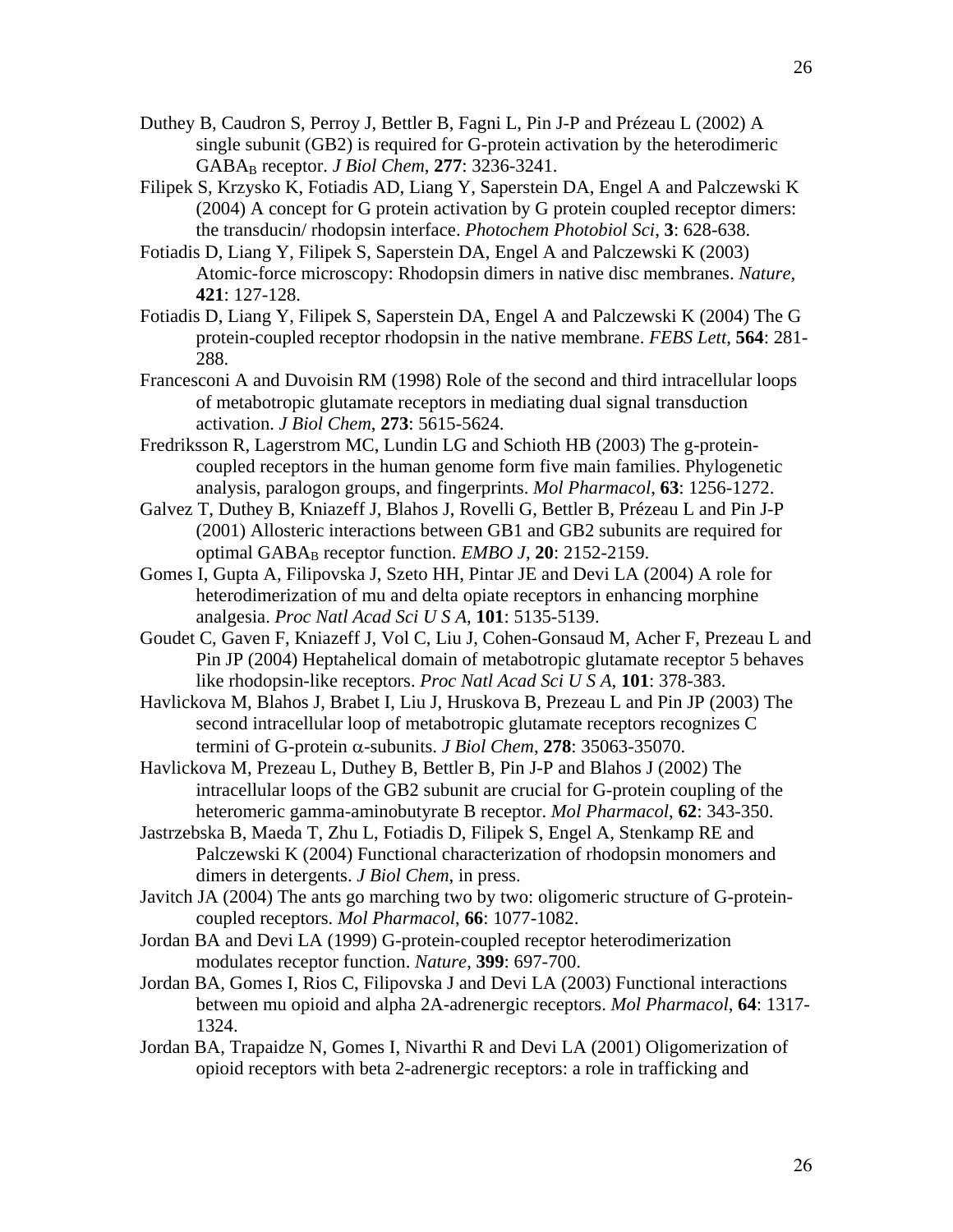mitogen-activated protein kinase activation. *Proc Natl Acad Sci U S A*, **98**: 343-

- Kniazeff J, Bessis A-S, Maurel D, Ansanay H, Prezeau L and Pin J-P (2004a) Closed state of both binding domains of homodimeric mGlu receptors is required for full activity. *Nat Struct Mol Biol*, **11**: 706-713.
- Kniazeff J, Saintot P-P, Goudet C, Liu J, Charnet A, Guillon G and Pin J-P (2004b) Locking the dimeric  $GABA_B G$ -protein coupled receptor in its active state.  $J$ *Neurosci*, **24**: 370-377.

348.

- Knoflach F, Mutel V, Jolidon S, Kew JN, Malherbe P, Vieira E, Wichmann J and Kemp JA (2001) Positive allosteric modulators of metabotropic glutamate 1 receptor: Characterization, mechanism of action, and binding site. *Proc Natl Acad Sci U S A*, **98**: 13402-13407.
- Kolakowski LF (1994) GCRDb: a G-protein-coupled receptor database. *Receptors Channels*, **2**: 1-7.
- Kühn H (1984) Interactions between photoexcited rhodopsin and light-activated enzymes in rods. In Osborne, N. and Chader, J. (eds.), *Progress in Retinal Research*. Pergamon press, p. 123–156.
- Kunishima N, Shimada Y, Tsuji Y, Sato T, Yamamoto M, Kumasaka T, Nakanishi S, Jingami H and Morikawa K (2000) Structural basis of glutamate recognition by a dimeric metabotropic glutamate receptor. *Nature*, **407**: 971-977.
- Lavoie C, Mercier JF, Salahpour A, Umapathy D, Breit A, Villeneuve LR, Zhu WZ, Xiao RP, Lakatta EG, Bouvier M and Hebert TE (2002) Beta 1/beta 2-adrenergic receptor heterodimerization regulates beta 2-adrenergic receptor internalization and ERK signaling efficacy. *J Biol Chem*, **277**: 35402-35410.
- Liang Y, Fotiadis D, Filipek S, Saperstein DA, Palczewski K and Engel A (2003) Organization of the G Protein-coupled Receptors Rhodopsin and Opsin in Native Membranes. *J Biol Chem*, **278**: 21655-21662.
- Liu JF, Maurel D, Etzol S, Brabet I, Ansanay H, Pin JP and Rondard P (2004) Molecular determinants of the allosteric control of agonist affinity in  $GABA_B$  receptor by the GABAB2 subunit. *J Biol Chem*, **279**: 15824-15830.
- Margeta-Mitrovic M, Jan YN and Jan LY (2000) A trafficking checkpoint controls GABAB receptor heterodimerization. *Neuron*, **27**: 97-106.
- Maurel D, Kniazeff J, Mathis G, Trinquet E, Pin J-P and Ansanay H (2004) Cell surface detection of membrane protein interaction with homogeneous time-resolved fluorescence resonance energy transfer technology. *Anal Biochem*, **329**: 253-262.
- Milligan G (2004) G protein-coupled receptor dimerization: function and ligand pharmacology. *Mol Pharmacol*, **66**: 1-7.
- Pagano A, Rovelli G, Mosbacher J, Lohmann T, Duthey B, Stauffer D, Ristig D, Schuler V, Meigel I, Lampert C, Stein T, Prézeau L, Blahos J, Pin J-P, Froestl W, Kuhn R, Heid J, Kaupmann K and Bettler B (2001) C-terminal interaction is essential for surface trafficking but not for heteromeric assembly of GABA<sub>B</sub> receptors. *J Neurosci*, **21**: 1189–1202.
- Pagano A, Rüegg D, Litschig S, Stoehr N, Stierlin C, Heinrich M, Floersheim P, Prézeau L, Carroll F, Pin J-P, Cambria A, Vranesic I, Flor PJ, Gasparini F and Kuhn R (2000) The non-competitive antagonists 2-Methyl-6-(phenylethynyl)pyridine and 7-hydroxyiminocyclopropan[b]chromen-1a-carboxylic acid ethyl ester interact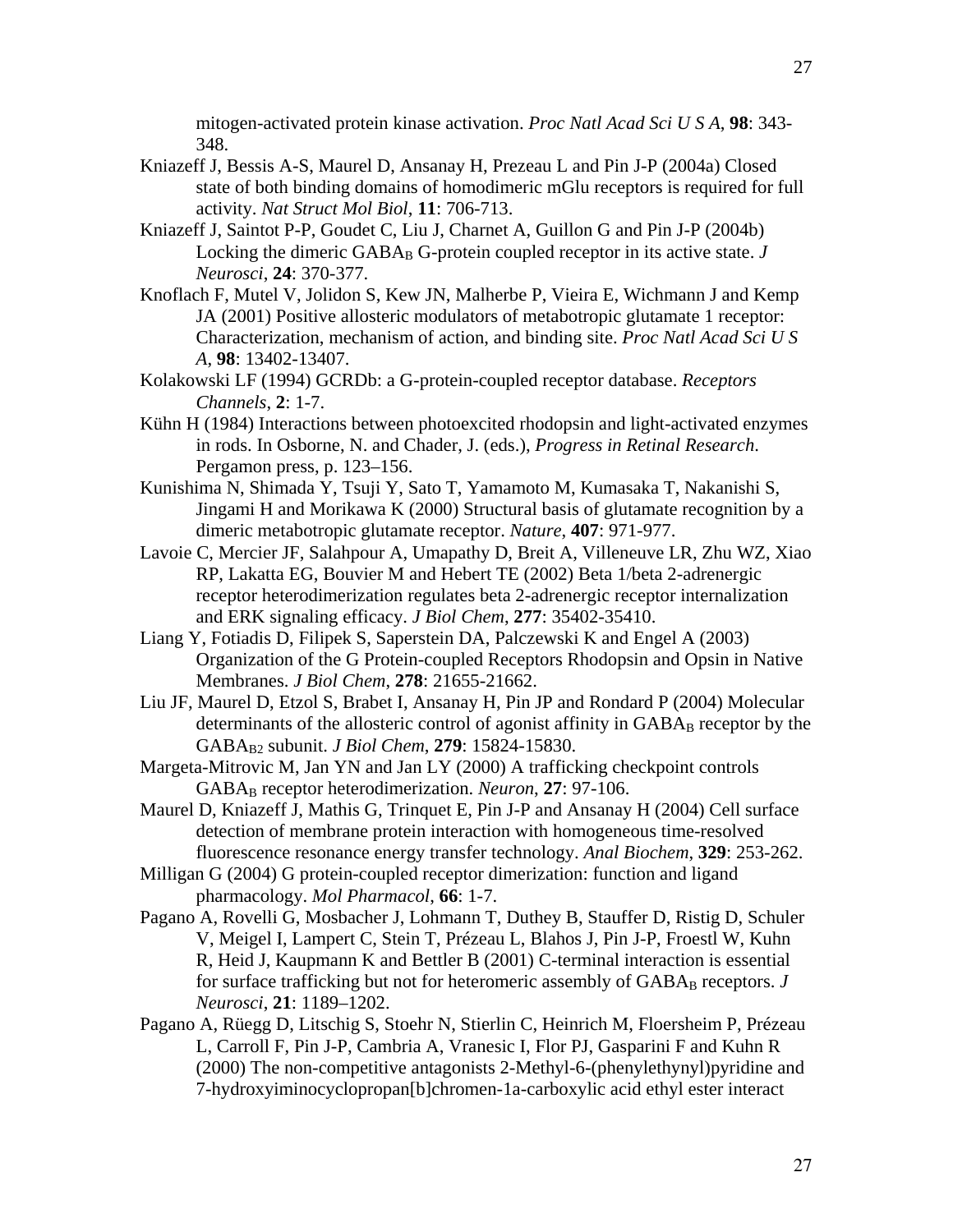- Pin J-P and Acher F (2002) The metabotropic glutamate receptors: structure, activation mechanism and pharmacology. *Cur Drug Targets - CNS & Neur Dis*, **1**: 297-317.
- Pin J-P, Galvez T and Prezeau L (2003) Evolution, structure and activation mechanism of family 3/C G-protein coupled receptors. *Pharmacol Ther*, **98**: 325-354.
- Robbins MJ, Calver AR, Filippov AK, Hirst WD, Russell RB, Wood MD, Nasir S, Couve A, Brown DA, Moss SJ and Pangalos MN (2001)  $GABA_{B2}$  is essential for G-protein coupling of the GABA<sub>B</sub> receptor heterodimer. *J Neurosci*, 21: 8043-8052.
- Romano C, Yang W-L and O'Malley KL (1996) Metabotropic glutamate receptor 5 is a disulfide-linked dimer. *J Biol Chem*, **271**: 28612-28616.
- Salahpour A, Angers S and Bouvier M (2000) Functional significance of oligomerization of G-protein-coupled receptors. *Trends Endocrinol Metab*, **11**: 163-168.
- Tateyama M, Abe H, Nakata H, Saito O and Kubo Y (2004) Ligand-induced rearrangement of the dimeric metabotropic glutamate receptor 1alpha. *Nat Struct Mol Biol*, **11**: 637-642.
- Terrillon S and Bouvier M (2004) Roles of G-protein-coupled receptor dimerization. *EMBO Rep*, **5**: 30-34.
- Tsuchiya D, Kunishima N, Kamiya N, Jingami H and Morikawa K (2002) Structural views of the ligand-binding cores of a metabotropic glutamate receptor complexed with an antagonist and both glutamate and Gd<sup>3+</sup>. *Proc Natl Acad Sci U S A*, **99**: 2660-2665.
- Tsuji Y, Shimada Y, Takeshita T, Kajimura N, Nomura S, Sekiyama N, Otomo J, Usukura J, Nakanishi S and Jingami H (2000) Cryptic dimer interface and domain organization of the extracellular region of metabotropic glutamate receptor subtype 1. *J Biol Chem*, **275**: 28144-28151.
- Xu H, Staszewski L, Tang H, Adler E, Zoller M and Li X (2004) Different functional roles of T1R subunits in the heteromeric taste receptors. *Proc Natl Acad Sci U S A*, **101**: 14258-14263.
- Zerangue N, Schwappach B, Jan YN and Jan LY (1999) A new ER trafficking signal regulates the subunit stoichiometry of plasma membrane K<sub>ATP</sub> channels. *Neuron*, **22**: 537-548.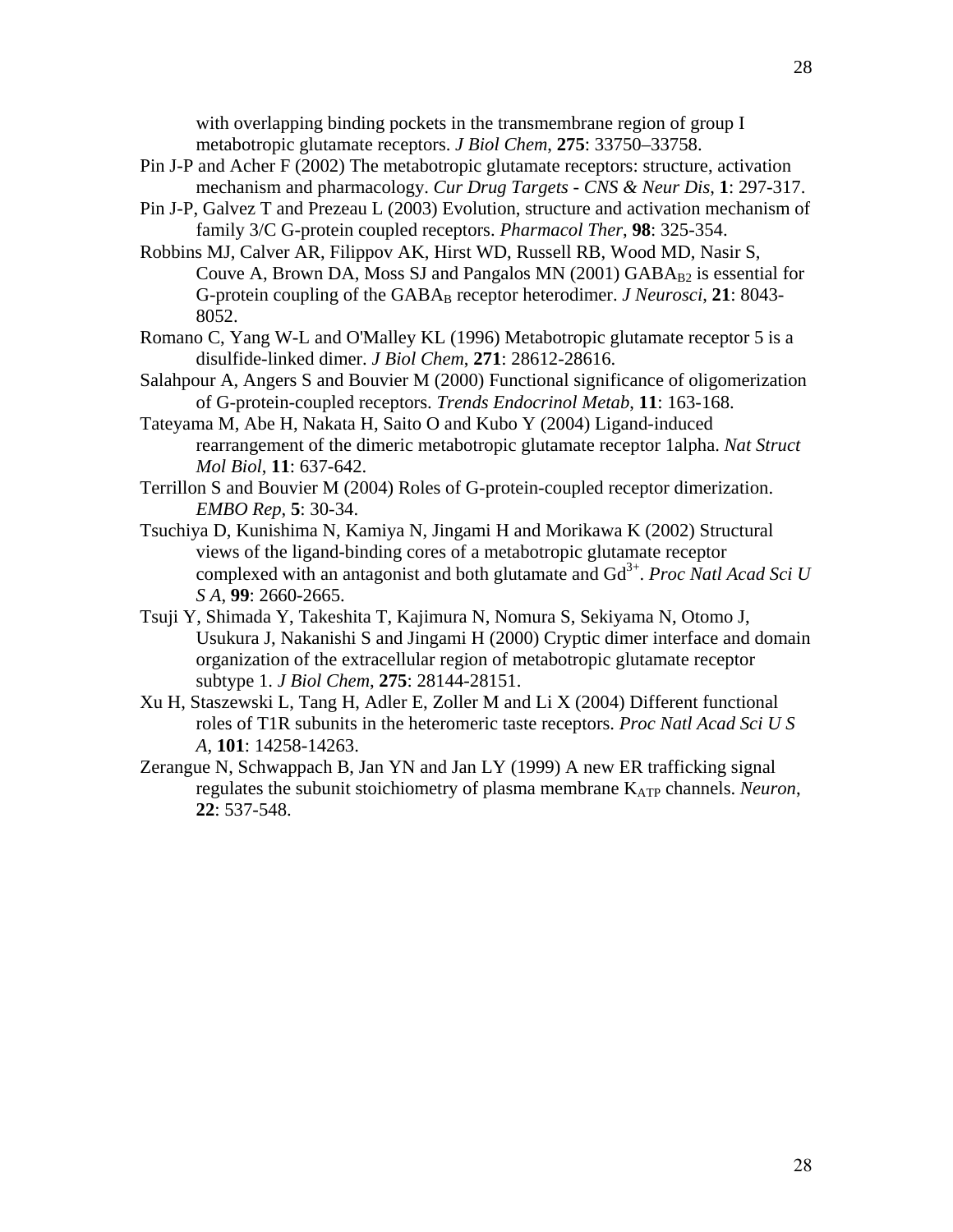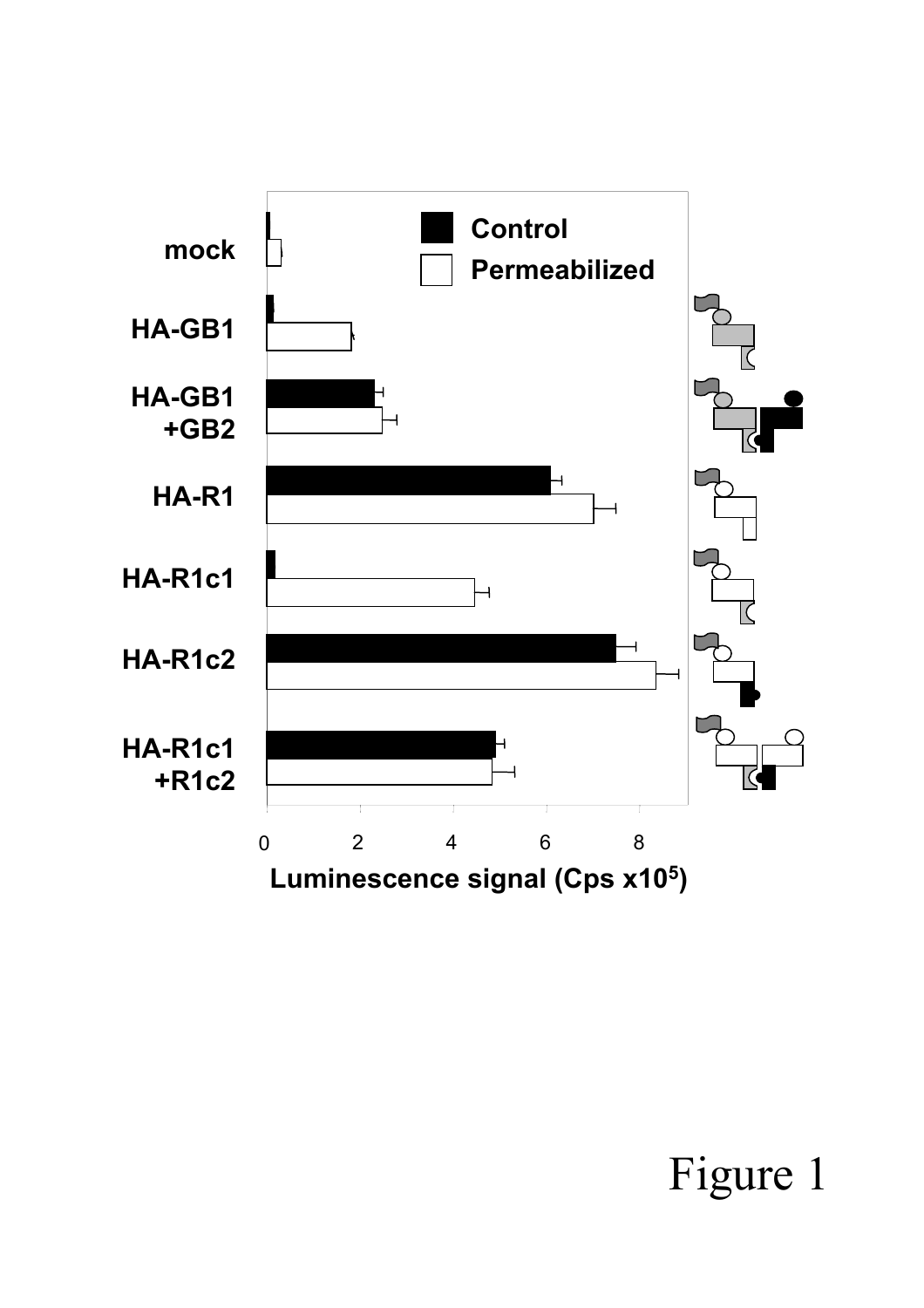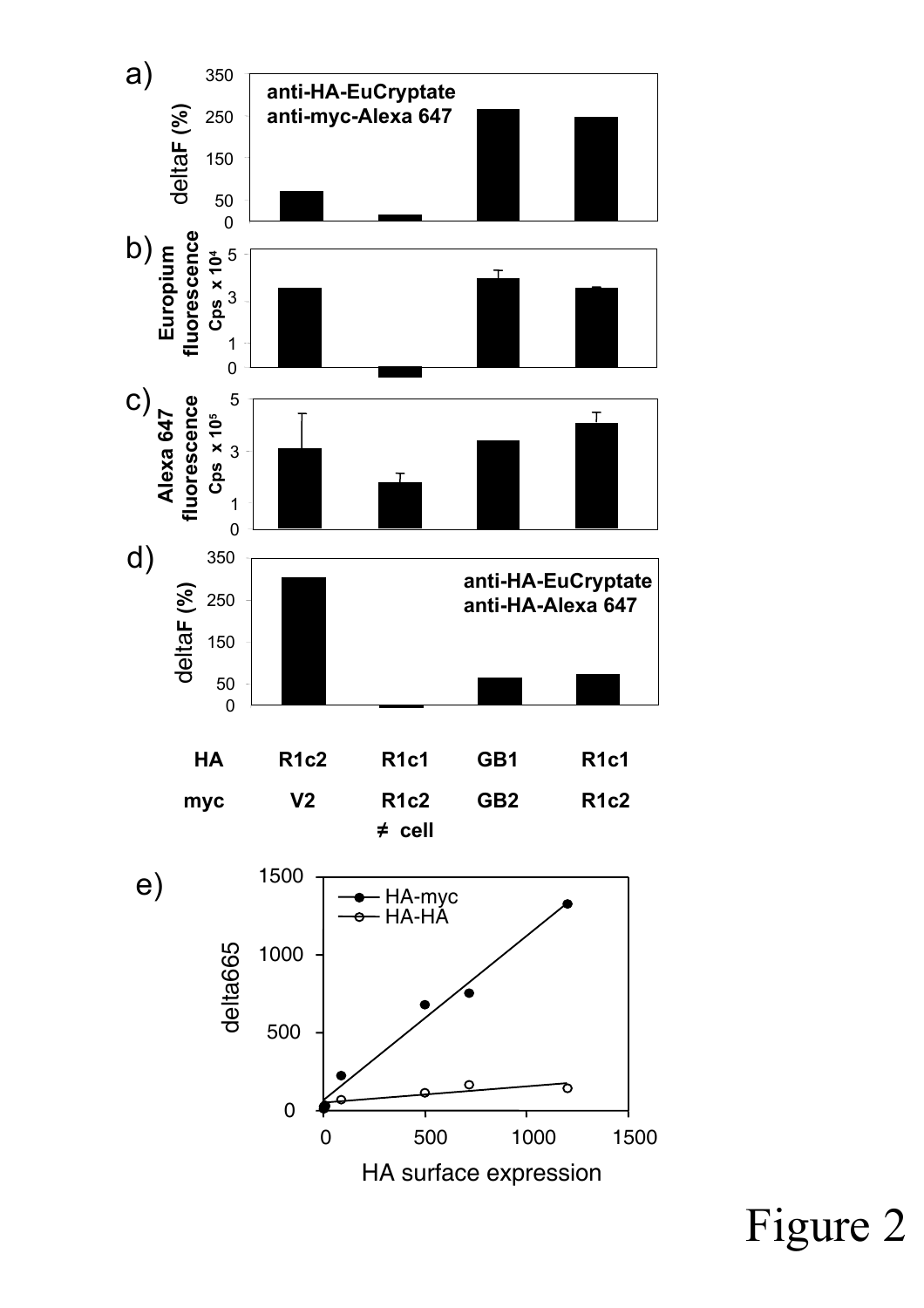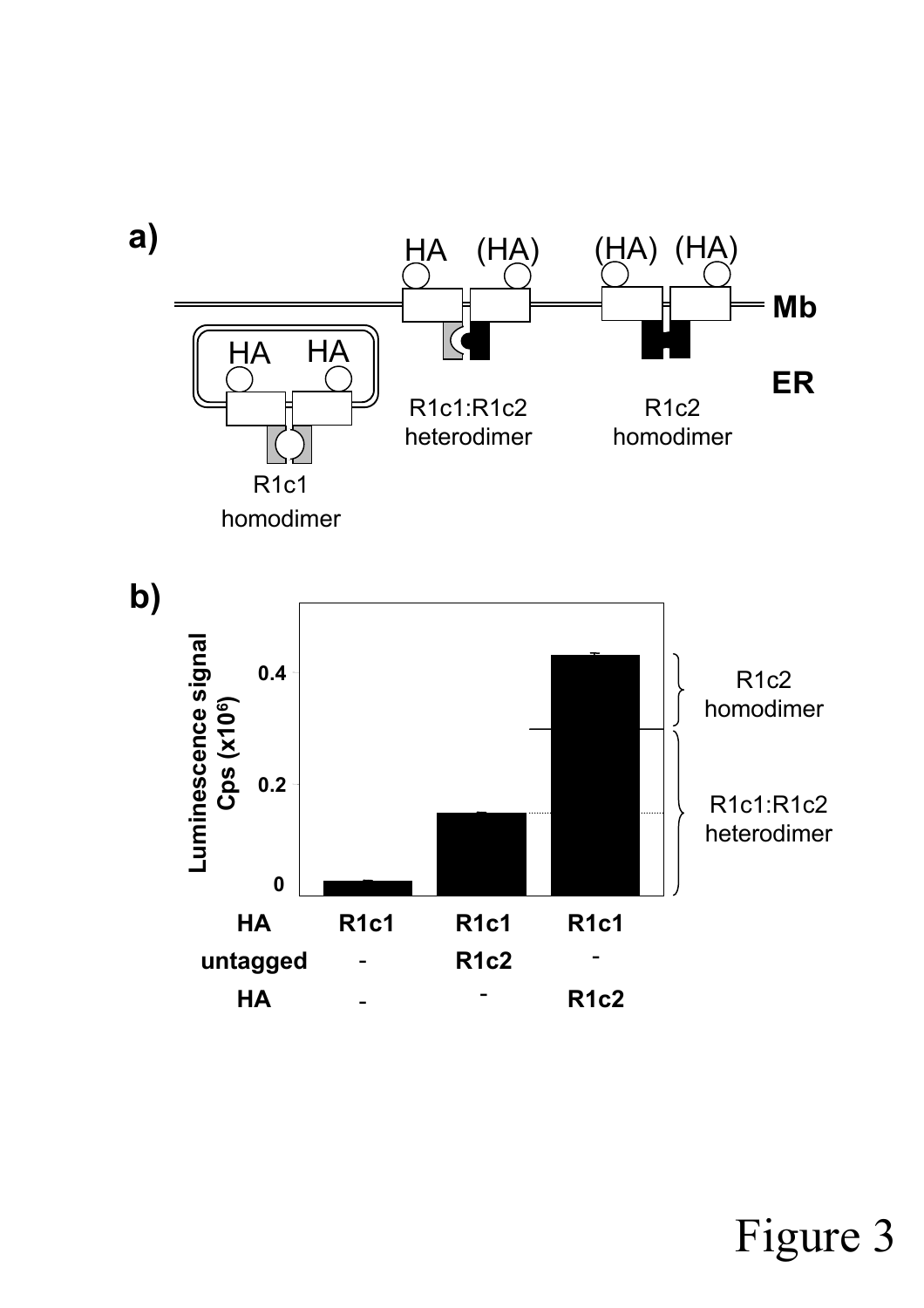

**Quisqualate (µM)**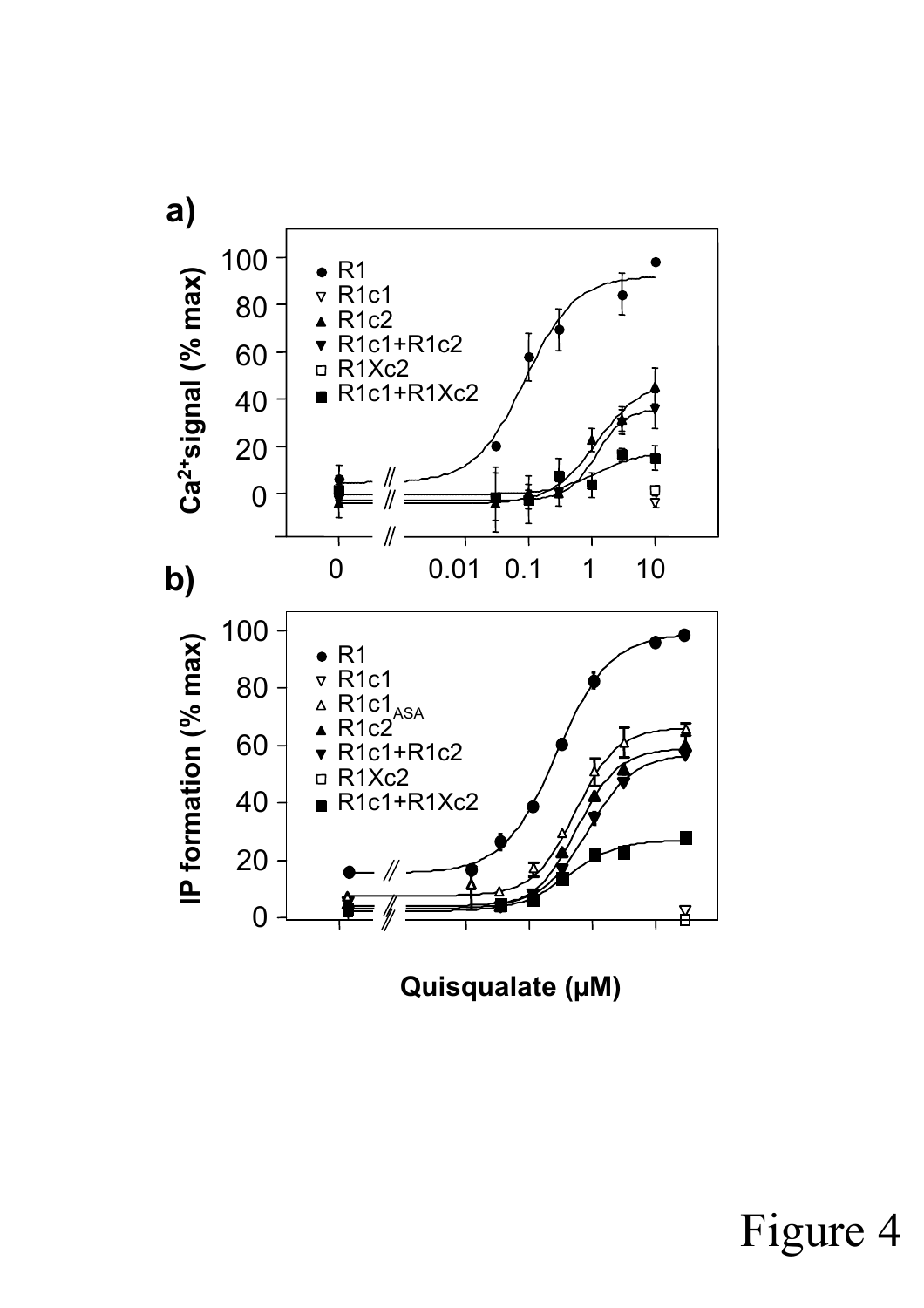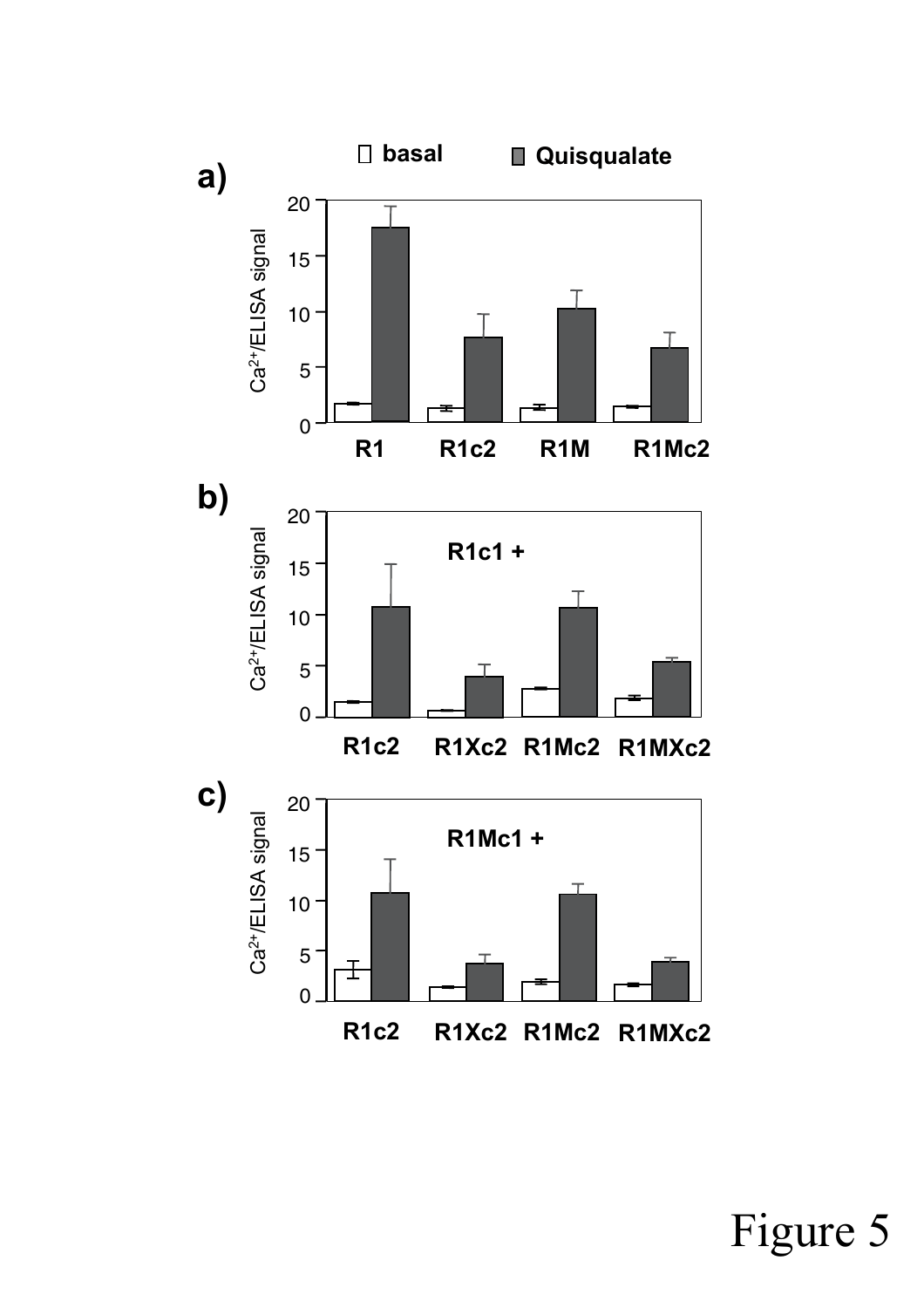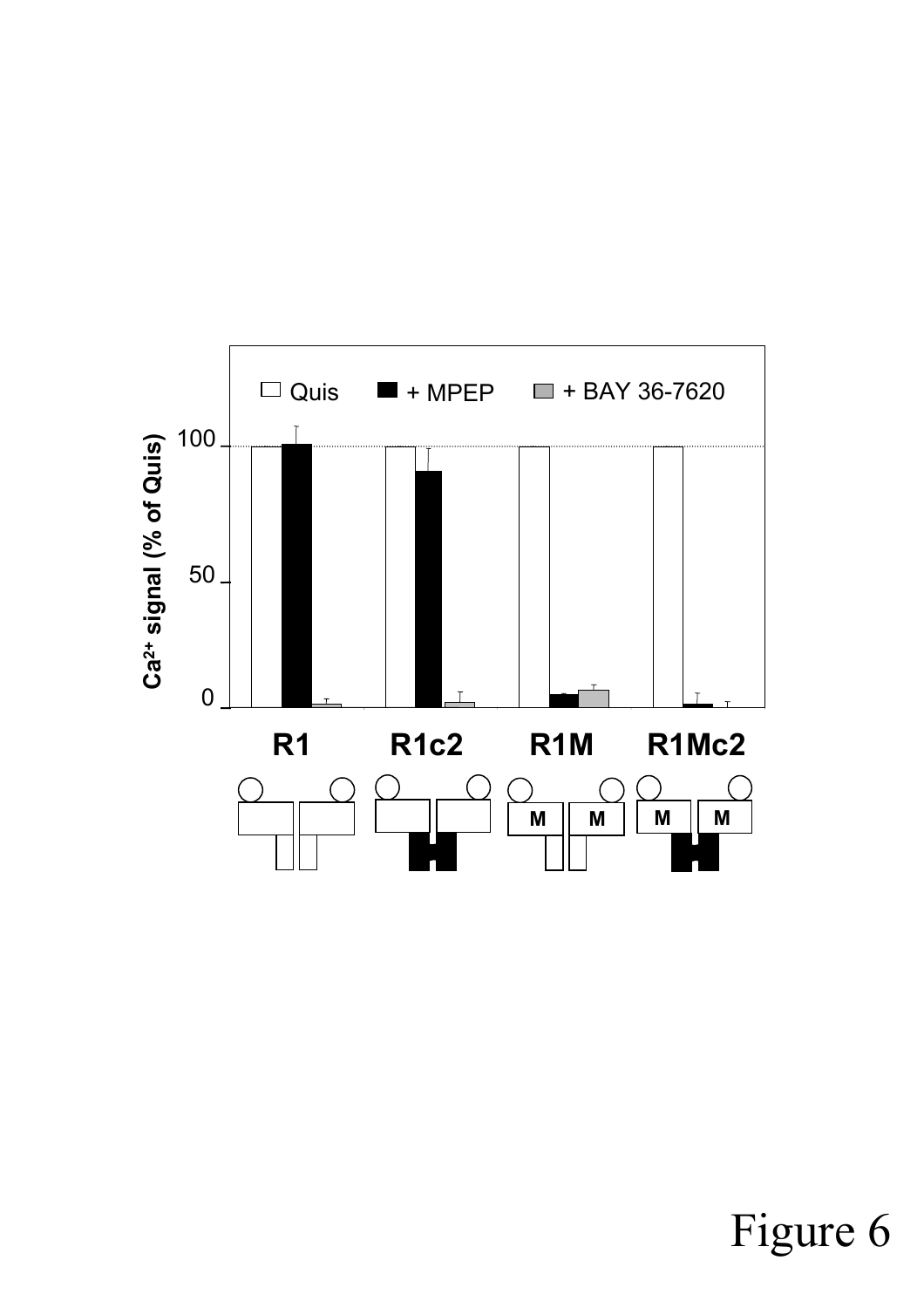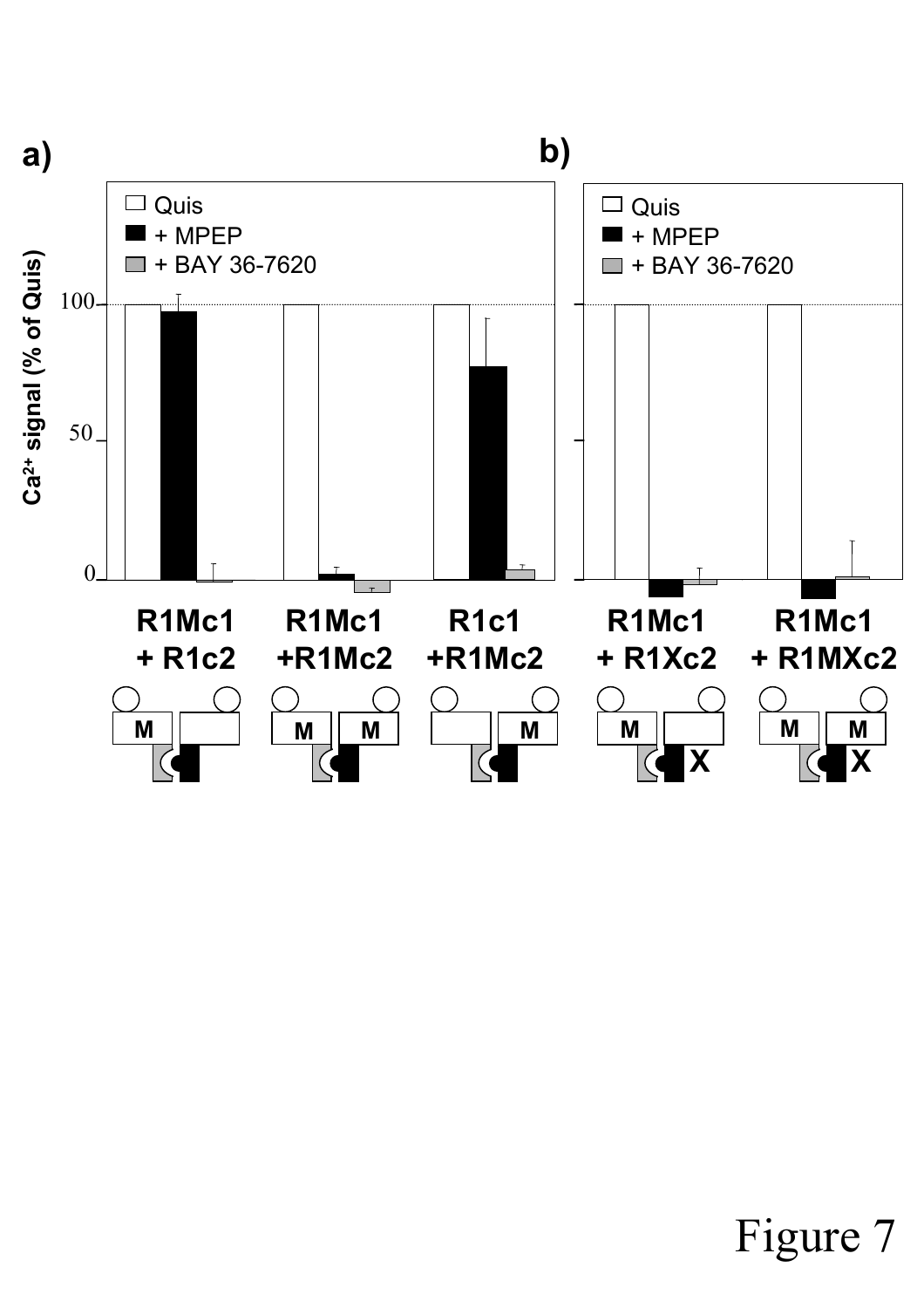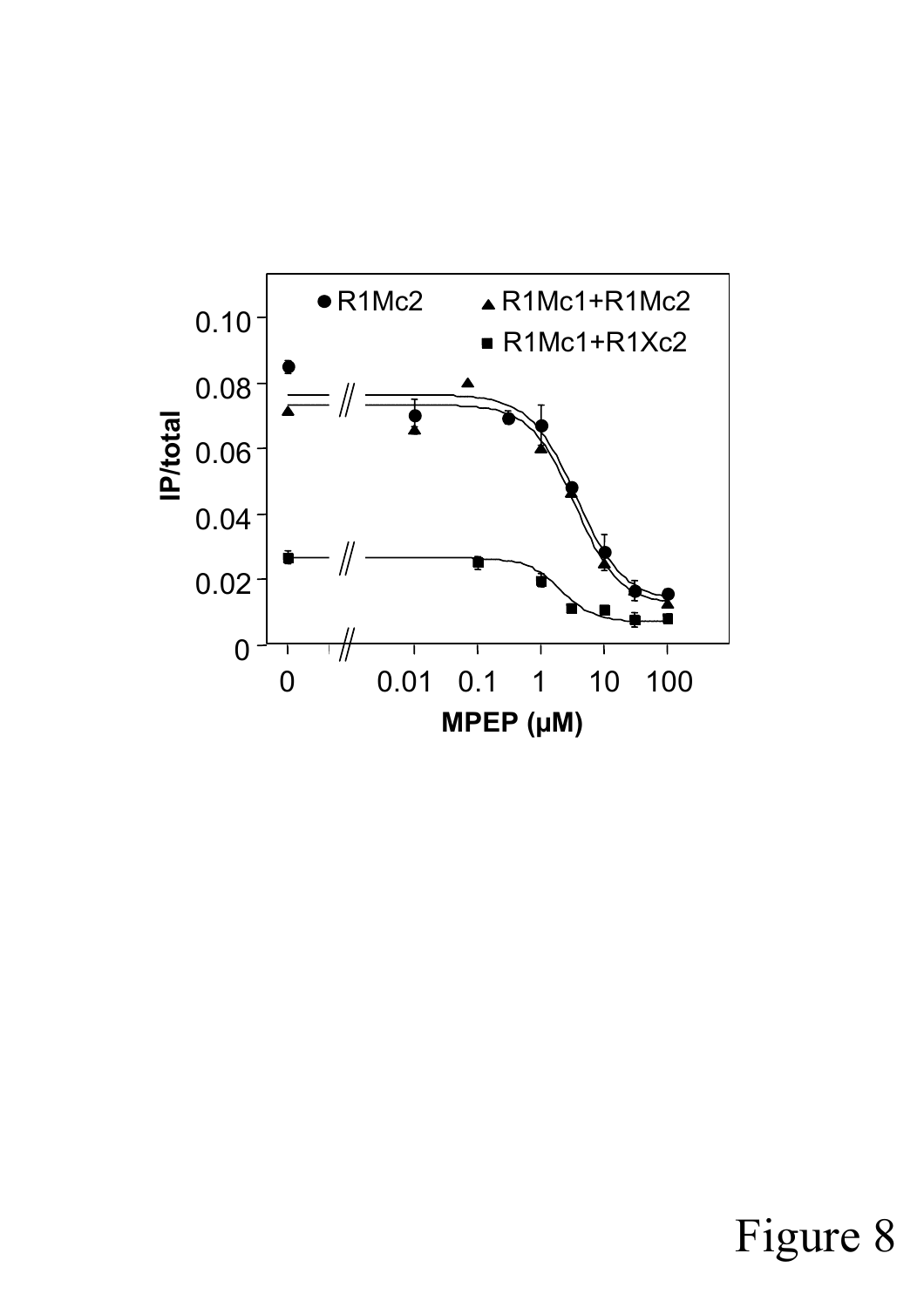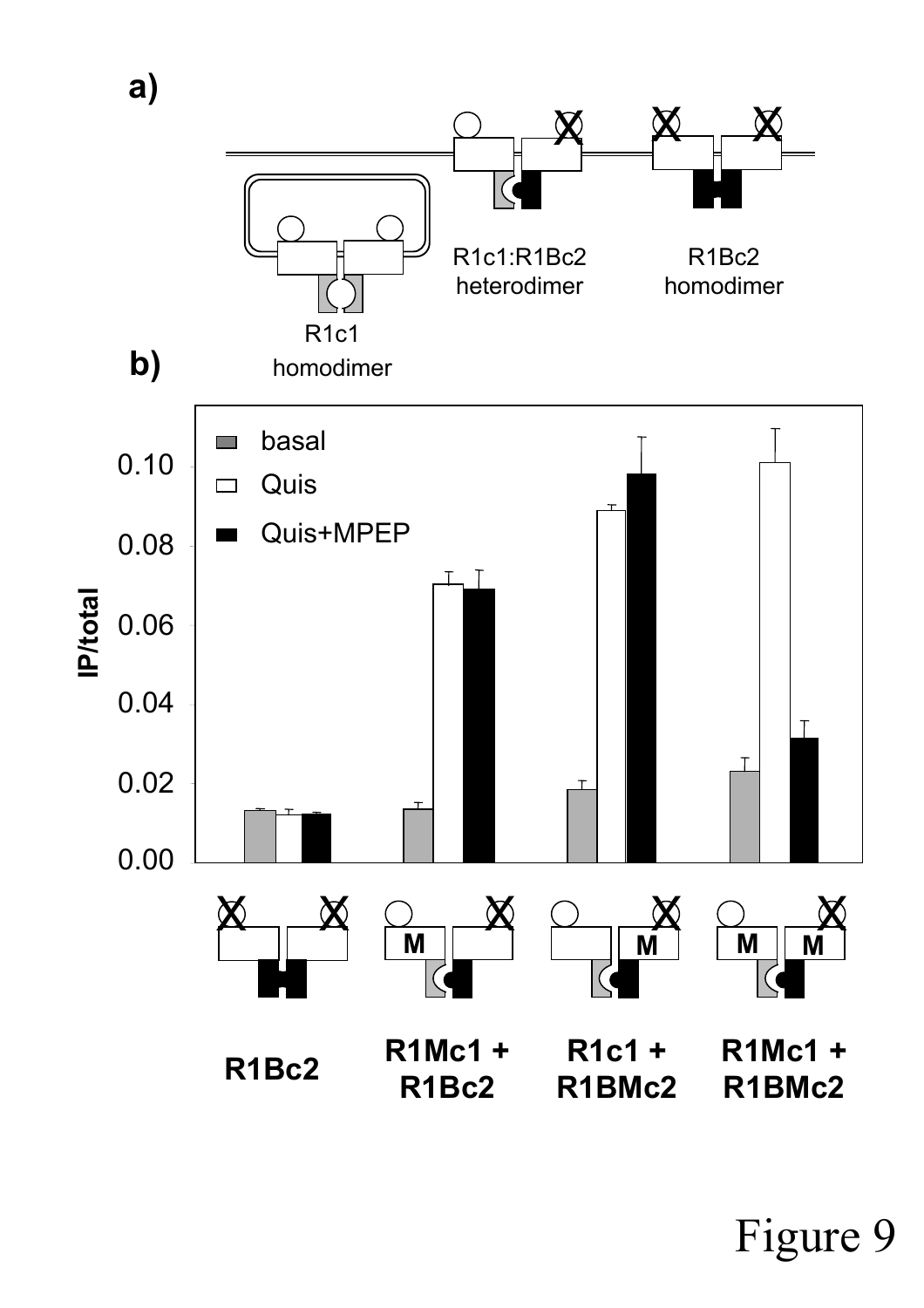